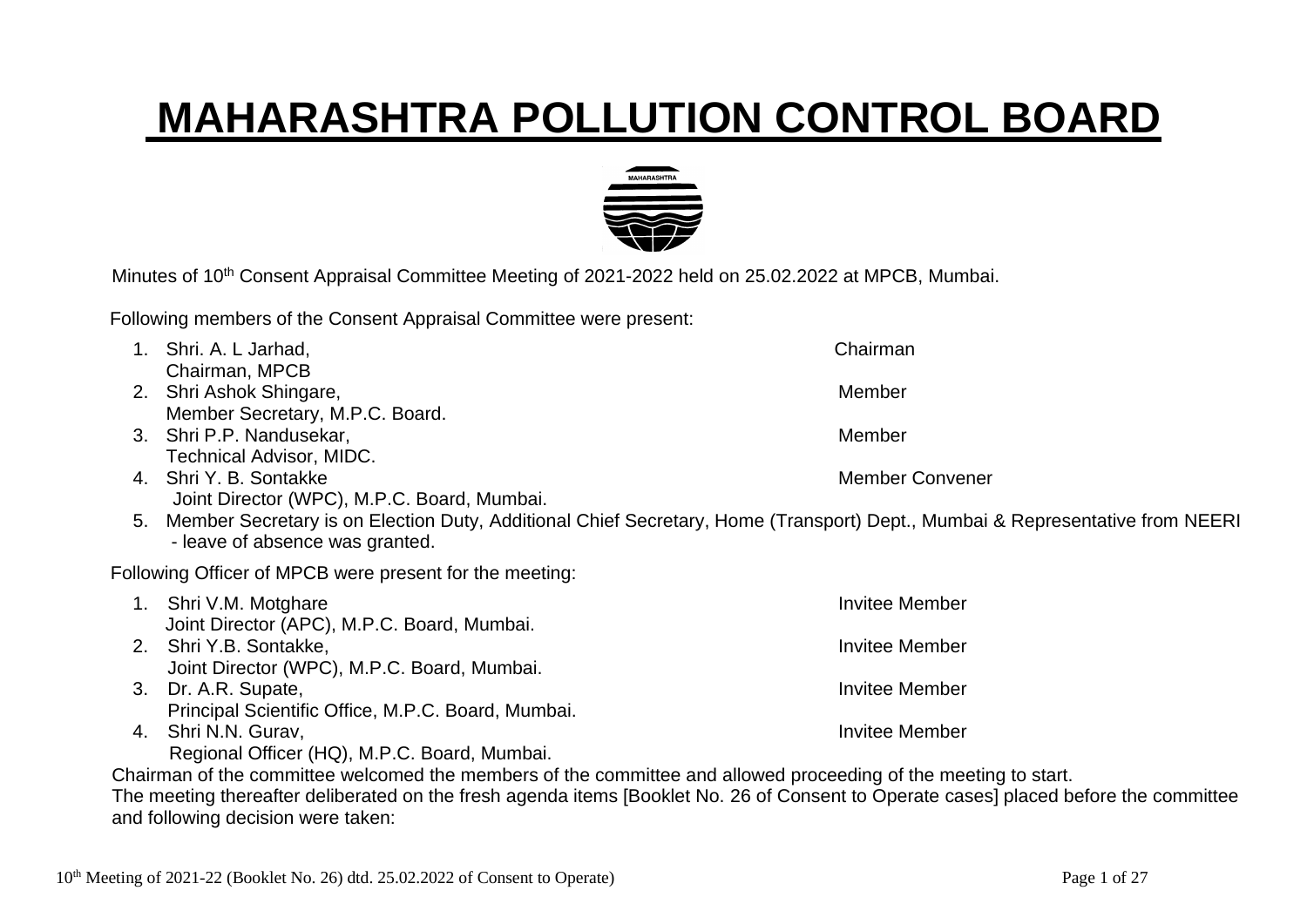| Sr.          | <b>Application</b>                     | <b>Industry name</b>                                                                                                                                                                                                                                                                                                                                                                                                                                                                                                        | <b>Decision on</b>                                              | <b>Consent granted</b> | <b>Remarks / Discussion</b>                                                                                                                                                                                                                                                                                                                                                                                                                                                                                                                                                                                                                                                                                                                                                                                                                                                                                                                                                                                                                                                                                                                                                                                                                    |
|--------------|----------------------------------------|-----------------------------------------------------------------------------------------------------------------------------------------------------------------------------------------------------------------------------------------------------------------------------------------------------------------------------------------------------------------------------------------------------------------------------------------------------------------------------------------------------------------------------|-----------------------------------------------------------------|------------------------|------------------------------------------------------------------------------------------------------------------------------------------------------------------------------------------------------------------------------------------------------------------------------------------------------------------------------------------------------------------------------------------------------------------------------------------------------------------------------------------------------------------------------------------------------------------------------------------------------------------------------------------------------------------------------------------------------------------------------------------------------------------------------------------------------------------------------------------------------------------------------------------------------------------------------------------------------------------------------------------------------------------------------------------------------------------------------------------------------------------------------------------------------------------------------------------------------------------------------------------------|
| No.          | <b>Unique</b>                          | and Address                                                                                                                                                                                                                                                                                                                                                                                                                                                                                                                 | grant of consent                                                | Up to                  |                                                                                                                                                                                                                                                                                                                                                                                                                                                                                                                                                                                                                                                                                                                                                                                                                                                                                                                                                                                                                                                                                                                                                                                                                                                |
|              | <b>Number</b>                          |                                                                                                                                                                                                                                                                                                                                                                                                                                                                                                                             |                                                                 |                        |                                                                                                                                                                                                                                                                                                                                                                                                                                                                                                                                                                                                                                                                                                                                                                                                                                                                                                                                                                                                                                                                                                                                                                                                                                                |
|              | <b>Booklet No. 26</b>                  |                                                                                                                                                                                                                                                                                                                                                                                                                                                                                                                             |                                                                 |                        |                                                                                                                                                                                                                                                                                                                                                                                                                                                                                                                                                                                                                                                                                                                                                                                                                                                                                                                                                                                                                                                                                                                                                                                                                                                |
| $\mathbf{1}$ | MPCB-<br><b>CONSENT-</b><br>0000098348 | <b>Slum Rehabilitation</b><br>Scheme on on plot<br>bearing C.S. No.<br>426,427 (pt), 431<br>1/431, 432(pt.),<br>1/437, 437<br>SRA project at Plot<br>bearing C.S. No.<br>426, 427(pt),<br>431, 1/431, 432(pt),<br>1/437, 437(pt),<br>440(pt), 645 to 650,<br>651(pt), 653(pt),<br>654, 655(pt),<br>658(pt), 659(pt)<br>,854, 869, 870, 871<br>of Parel-Sewri<br>Division & C.S. No.<br>155(pt), 174(pt),<br>176(pt), 1/177(pt),<br>185(pt), 1038, 1039<br>of Dadar-Naigaon<br>Division, F/South<br>Ward of MCGM,<br>Mumbai. | <b>APPROVED</b><br>Renewal of<br>Consent to<br>Operate (Part-I) | 30.11.2022             | Committee noted that, PP has Applied for grant of Renewal<br>of Consent to Operate (Part-I) for Rehab Bldg No. 1 (Wing<br>A to F), Composite Rehab Bldg No. 1 (Wing A to C),<br>Composite Sale Bldg No. 1 (Wing A to B) & Sale Bldg No.<br>1 (Wing M) of SRA project having Total Plot Area of<br>83,009.19 Sq.m out of TPA of 1,07,988.64 Sq.m and<br>Construction BUA of 2,16,367.02 Sq.m out of Total<br>Construction BUA of 12,11,349.04 Sq.m (as per EC dtd.<br>07/11/2019).<br>Committee also noted that, PP has obtained EC for<br>expansion vide letter dated 23/11/2019, provided STP &<br>OWC.<br>After due deliberation, it was decided to grant Renewal<br>of Consent to Operate (Part-I) by imposing the following<br>conditions.<br>1. PP shall properly operate STP to achieve the<br>treated domestic effluent standard for the parameter<br>BOD-10 mg/lit including disinfection facility to the<br>treated sewage.<br>2. The treated sewage shall be 60% recycled for<br>secondary purposes such as toilet flushing, air-<br>conditioning, cooling tower make up, firefighting etc.<br>and remaining shall be utilized on land for gardening<br>and/ or connected to local body sewer line with<br>water metering<br>system. |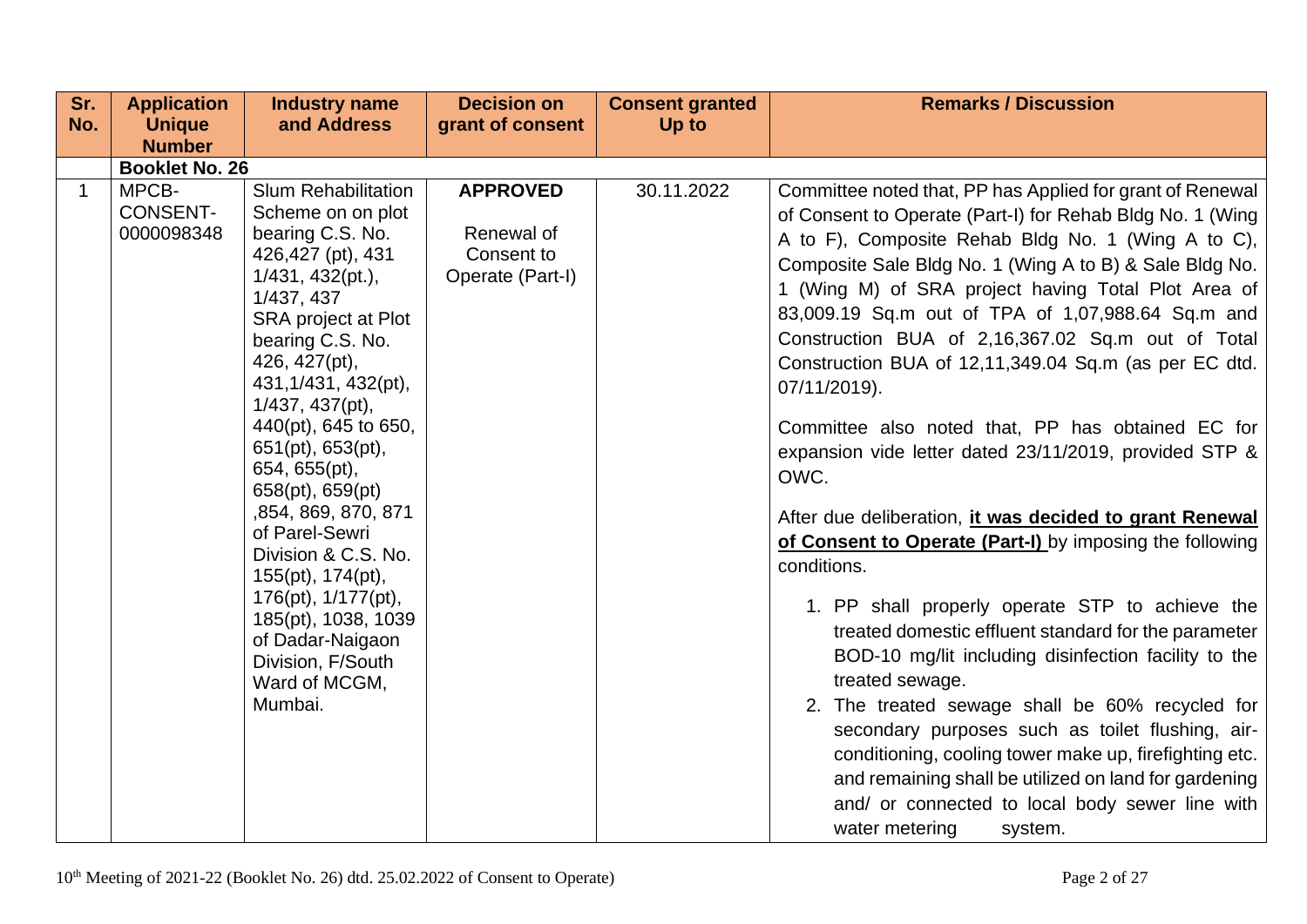|   |                                        |                                                                                                                                                                                                 |                                                                                                 |            | 3. PP shall properly operate organic waste digester<br>along with composting facility/bio-digester (biogas)<br>for the treatment of wet garbage.<br>4. PP shall make provision of charging ports for electric<br>vehicles at least 30% of total available parking slots.<br>5. PP shall extend existing BG of Rs. 25 Lakh towards<br>O & M of Pollution Control Systems and compliance<br>of Consent conditions.                                                                                                                                                               |
|---|----------------------------------------|-------------------------------------------------------------------------------------------------------------------------------------------------------------------------------------------------|-------------------------------------------------------------------------------------------------|------------|--------------------------------------------------------------------------------------------------------------------------------------------------------------------------------------------------------------------------------------------------------------------------------------------------------------------------------------------------------------------------------------------------------------------------------------------------------------------------------------------------------------------------------------------------------------------------------|
| 2 | MPCB-<br><b>CONSENT-</b><br>0000112348 | Hitachi Astemo FIE<br><b>Private Limited</b><br>B-3 MIDC, Chakan<br>Khed                                                                                                                        | <b>NOT APPROVED</b><br>Renewal of<br>Consent to<br>Operate with<br>expansion                    |            | Committee noted that, PP has applied for renewal of<br>consent with enhancement in production quantity & with<br>change in name from Kihin Fie Pvt. Ltd. to Hitachi Astemo<br>FIE Pvt Ltd.<br>Committee also noted that, PP has not obtained consent to<br>establish for expansion activity, performance of STP is not<br>satisfactory, failed to submit the disposal details of HW<br>category No. 12.1, 12.2, 12.3 & 37.1 and failed to submit<br>additional consent fee.<br>After due deliberation, it was decided to issue show<br>cause notice for above non compliances. |
| 3 | MPCB-<br><b>CONSENT-</b><br>0000118846 | <b>Valvoline Cummins</b><br><b>Pvt Ltd</b><br>Plot no-G-3, MIDC<br>Plot no G-3, MIDC,<br>Additional<br>Ambernath, Phase-<br>II, Anand Nagar,<br>Ambernath(E), Dist<br>Thane-421506<br>Ambernath | <b>APPROVED</b><br>1 <sup>st</sup> Consent to<br>Operate with<br>renewal of<br>existing Consent | 31.08.2025 | Committee noted that, PP has applied 1st Consent to<br>Operate for expansion with amalgamation of existing<br>consent to operate.<br>Committee also noted that, PP has provided RO followed<br>by MEE for treatment of trade effluent & achieved ZLD.<br>After due deliberation, <i>it was decided to grant of 1<sup>st</sup></i><br><b>Consent to Operate with renewal of existing Consent</b><br>to Operate by imposing the following conditions:                                                                                                                            |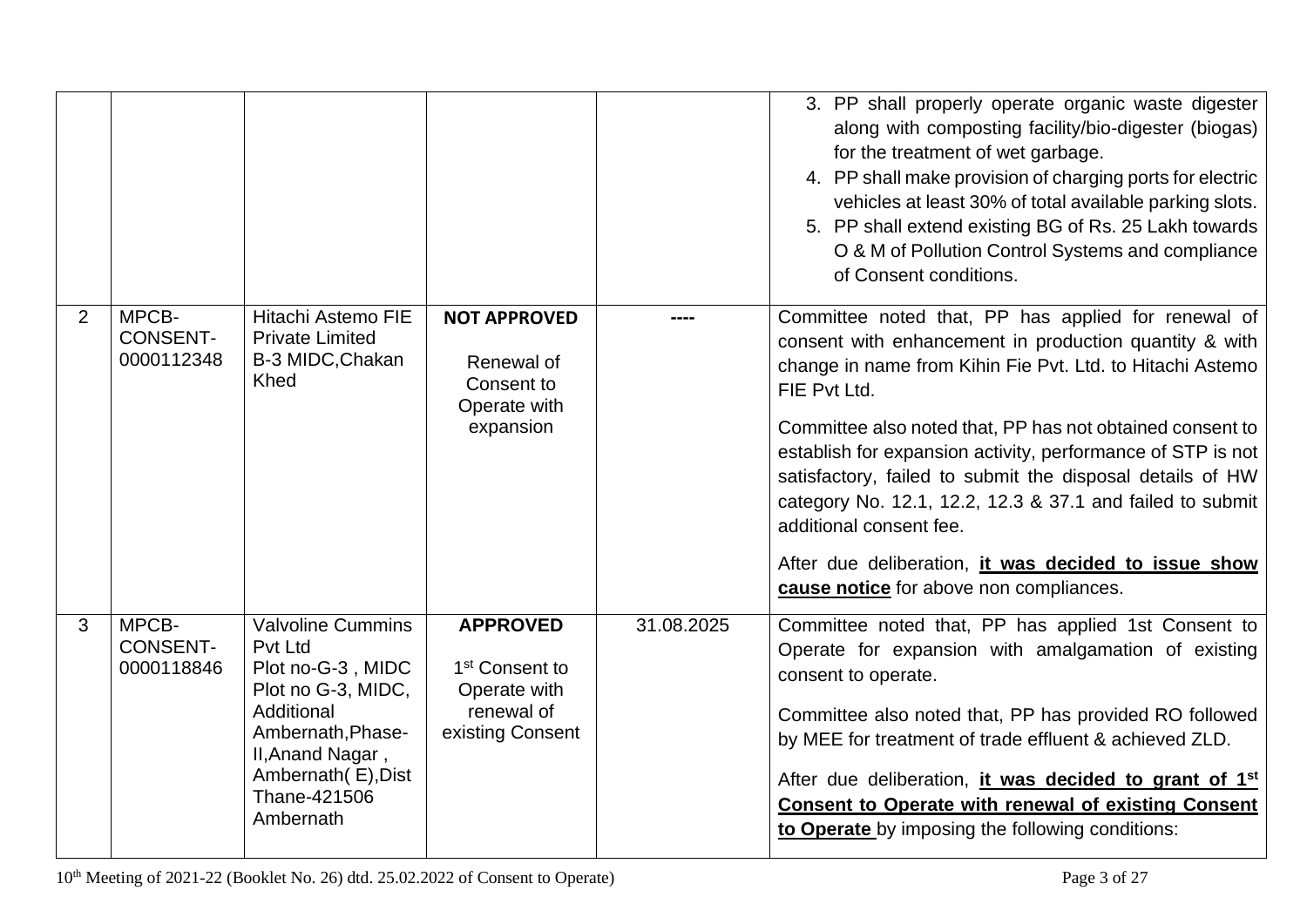|   |                                        |                                                                                                    |                                                                                                                       |            | PP shall recycle the entire treated effluent into the<br>1.<br>process to achieve ZLD.<br>PP shall install wet scrubber with 90% SO2 removal<br>2.<br>efficiency to Hot Oil Heater within 15 days.<br>PP shall dispose the Hazardous Waste as per the<br>3.<br>provisions of Rule by adopting online manifest<br>system<br>PP shall submit/extend existing BG of Rs. 25 Lakh<br>4.<br>towards O & M of Pollution Control Systems and<br>compliance of Consent conditions                                                                                                                                                 |
|---|----------------------------------------|----------------------------------------------------------------------------------------------------|-----------------------------------------------------------------------------------------------------------------------|------------|--------------------------------------------------------------------------------------------------------------------------------------------------------------------------------------------------------------------------------------------------------------------------------------------------------------------------------------------------------------------------------------------------------------------------------------------------------------------------------------------------------------------------------------------------------------------------------------------------------------------------|
| 4 | MPCB-<br><b>CONSENT-</b><br>0000119211 | M/s. Evonik<br>Catalysts India Pvt.<br>Ltd.<br>Plot No. F-1/2<br>Dombivali MIDC,<br>Phase-I Kalyan | <b>NOT APPROVED</b><br>1 <sup>st</sup> Consent to<br>Operate<br>(Expansion)                                           |            | Committee noted that, PP has applied for 1 <sup>st</sup> Consent to<br>Operate (Expansion) with amalgamation of existing<br>Consent to Operate.<br>Committee also noted that, PP has provided ETP followed<br>by RO & MEE and treated effluent proposed to 100%<br>recycle to achieve ZLD. Also, provided required air<br>pollution control system.<br>Committee further noted that, PP unable to submit the<br>disposal details of existing by-products.<br>After due deliberation, it was decided to defer the case<br>and call the PP for technical presentation w.r.t.<br>compliance of existing Consent conditions. |
| 5 | MPCB-<br><b>CONSENT-</b><br>0000118533 | <b>KSB Limited</b><br>Plot No. A - 1,<br>Khandala Industrial<br>Area, MIDC Phase<br>II Khandala.   | <b>APPROVED</b><br>1st Consent to<br>Operate<br>(Expansion) with<br>amalgamation of<br>existing Consent<br>to Operate | 28.02.2023 | Committee noted that, PP has applied for 1st Consent to<br>Operate for expansion with amalgamation of existing<br>consent to operate.<br>Committee also noted that, PP has provided ETP & STP<br>for treatment of trade & sewage resp. Also, disposing HW<br>as per the provisions of Rule.                                                                                                                                                                                                                                                                                                                              |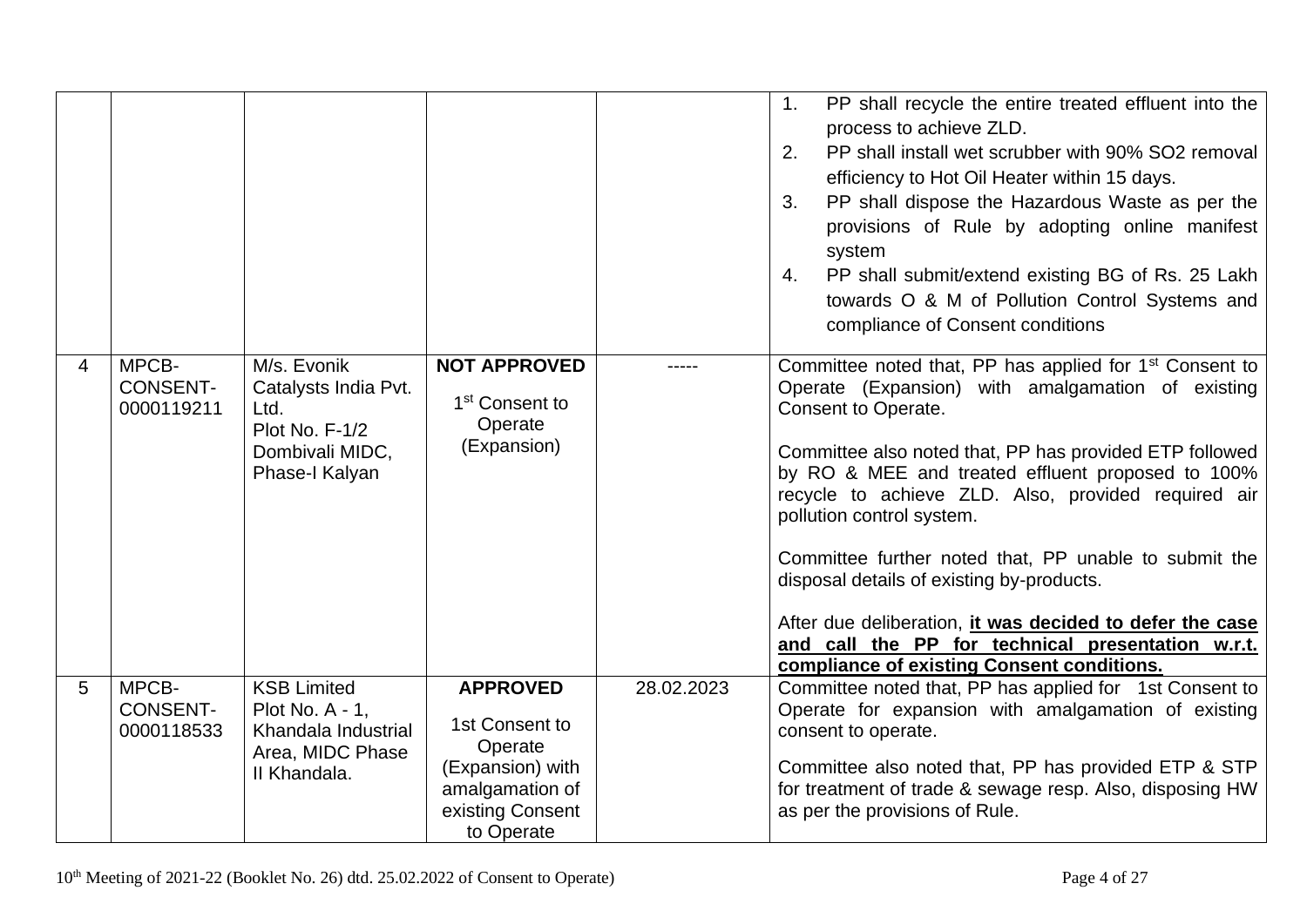|   |                                        |                                                                                                                         |                                                                                                     |            | After due deliberation, it was decided to grant of 1 <sup>st</sup><br>Consent to Operate with amalgamation of existing<br><b>Consent to Operate</b> by imposing the following conditions:<br>1. PP shall operate Effluent Treatment Plant scientifically<br>and achieve the consented norm<br>2. PP shall operate Air Pollution Control System<br>scientifically and achieve the consented norms.<br>PP shall dispose the Hazardous Waste as per the<br>3.<br>provisions of Rule by adopting online manifest system<br>4. PP shall submit/extend existing BG of Rs. 25 Lakh<br>towards O & M of Pollution Control Systems and<br>compliance of Consent conditions                                                                                                                                                                                                                                                                                                                       |
|---|----------------------------------------|-------------------------------------------------------------------------------------------------------------------------|-----------------------------------------------------------------------------------------------------|------------|-----------------------------------------------------------------------------------------------------------------------------------------------------------------------------------------------------------------------------------------------------------------------------------------------------------------------------------------------------------------------------------------------------------------------------------------------------------------------------------------------------------------------------------------------------------------------------------------------------------------------------------------------------------------------------------------------------------------------------------------------------------------------------------------------------------------------------------------------------------------------------------------------------------------------------------------------------------------------------------------|
| 6 | MPCB-<br><b>CONSENT-</b><br>0000119418 | M/s. Eternis Fine<br><b>Chemicals Limited</b><br>Plot No. D-<br>$9/1, 9/2, 9/3$ & D-15<br><b>MIDC Kurkumbh</b><br>Daund | <b>APPROVED</b><br>Amendment in<br>existing consent<br>to operate under<br>change in<br>product-mix | 28.02.2028 | Committee noted that, PP has applied for seeking<br>amendment in existing consent to operate under change in<br>product-mix under the provisions of EIA Notification 2006<br>amended on 02/3/2021.<br>Committee further noted that, the existing unit is having<br>valid Consent to Operate upto 28/2/2025 & having<br>Environmental Clearance dated 17/5/2018.<br>Committee also noted that, PP has obtained NIPL<br>certificate from empaneled Auditor for Chemical sector.<br>Committee also noted that, the case was discussed in<br>Technical Committee constituted under product mix on<br>04/12/2021 and committee assessed the pollution load &<br>recommended the case under change in product mix<br>without increase in pollution load.<br>After due deliberation, it was decided to consider the case<br>for amendment in existing consent under product-mix as<br>per the provisions of EIA Notification 2006 as amended on<br>02/3/2021 by imposing following conditions; |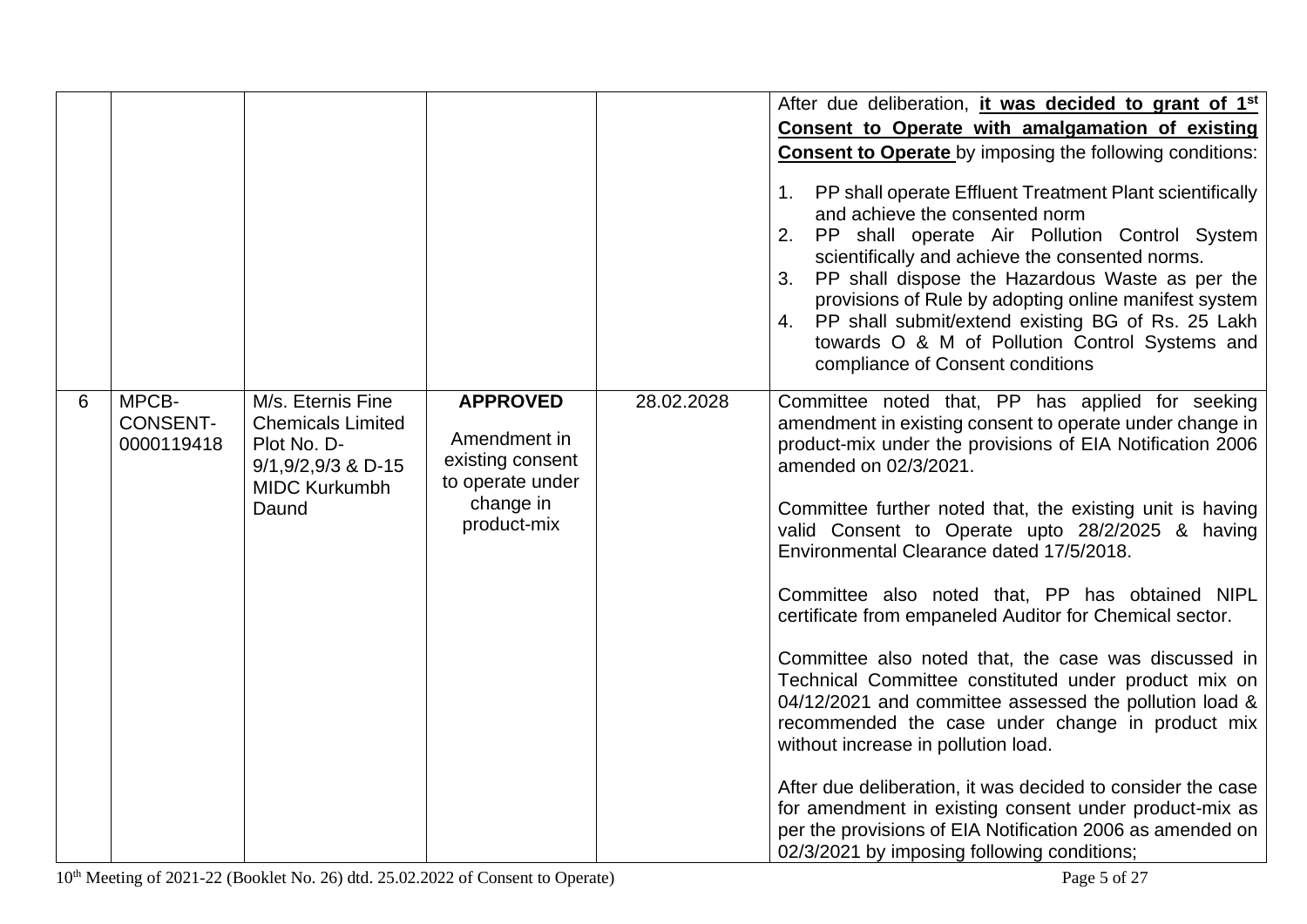|                |                                        |                                                                                                                                                 |                                                                                                             |            | 1. PP shall comply with the conditions of the<br>Environmental Clearance granted vide letter No.<br>SEIAA-EC-0000000304 dated 17/5/2018 and comply<br>with all the conditions stipulated in Environmental<br>Clearance & ensure display/upload of six monthly<br>compliance monitoring report on their official website.<br>2. PP shall ensure connectivity of OCEMS data to<br>Board's server and transmit the data continuously.<br>3. PP shall not manufacture any other product for which<br>permission is not granted by the Board<br>4. Consent shall be issued with overriding effect on<br>earlier Consent to Operate granted by the Board dated<br>17/6/2020 and amended on 01/7/2020<br>PP shall submit/extend Bank Guarantee of Rs. 25<br>5.<br>Lakh towards O&M of Pollution Control System and<br>Compliance of consent and EC conditions |
|----------------|----------------------------------------|-------------------------------------------------------------------------------------------------------------------------------------------------|-------------------------------------------------------------------------------------------------------------|------------|--------------------------------------------------------------------------------------------------------------------------------------------------------------------------------------------------------------------------------------------------------------------------------------------------------------------------------------------------------------------------------------------------------------------------------------------------------------------------------------------------------------------------------------------------------------------------------------------------------------------------------------------------------------------------------------------------------------------------------------------------------------------------------------------------------------------------------------------------------|
| $\overline{7}$ | MPCB-<br><b>CONSENT-</b><br>0000120598 | Indian oil<br><b>Corporation Limited</b><br><b>Gut No</b><br>:338/1,339,358,359<br>,360,340 A/p-<br>Akolner, Tal & Dist<br>-Ahmednagar<br>Nagar | <b>NOT APPROVED</b><br>1st Operate<br>(Expansion) with<br>amalgamation of<br>existing consent<br>to operate |            | Committee noted that, PP has applied for 1st Consent to<br>Operate (Expansion) of C to E granted on 15/7/2021 for<br>storage of RON Booster with amalgamation of existing<br>consent to operate.<br>Committee also noted that, PP has failed to submit CA<br>certificate, details of VOC measures adopted, non disposal<br>of HW in last year, valid PESO Licence copy.<br>After due deliberation, it was decided to issue show<br>cause notice for above non compliances.                                                                                                                                                                                                                                                                                                                                                                             |
| 8              | MPCB-<br><b>CONSENT-</b><br>0000120001 | <b>HINDUSTAN</b><br><b>PETROLIUM</b><br><b>CORPORATION</b><br><b>LIMITED</b><br>D-99 TTC<br><b>INDUSTRIAL</b>                                   | <b>APPROVED</b><br>Consent to<br>establish &<br>operate for<br>interchange of<br>fuel storage               | 10.06.2022 | Committee noted that, PP has applied for consent to<br>establish & operate for interchange of fuel storage in 02<br>Nos of tanks i.e. Tank No. TKMS111- proposed to change<br>fuel from Kerosene to Aviation Turbine Fuel, Tank No.<br>TKMS104- proposed to change fuel from HSD to Ethanol<br>and addition of new ETP.                                                                                                                                                                                                                                                                                                                                                                                                                                                                                                                                |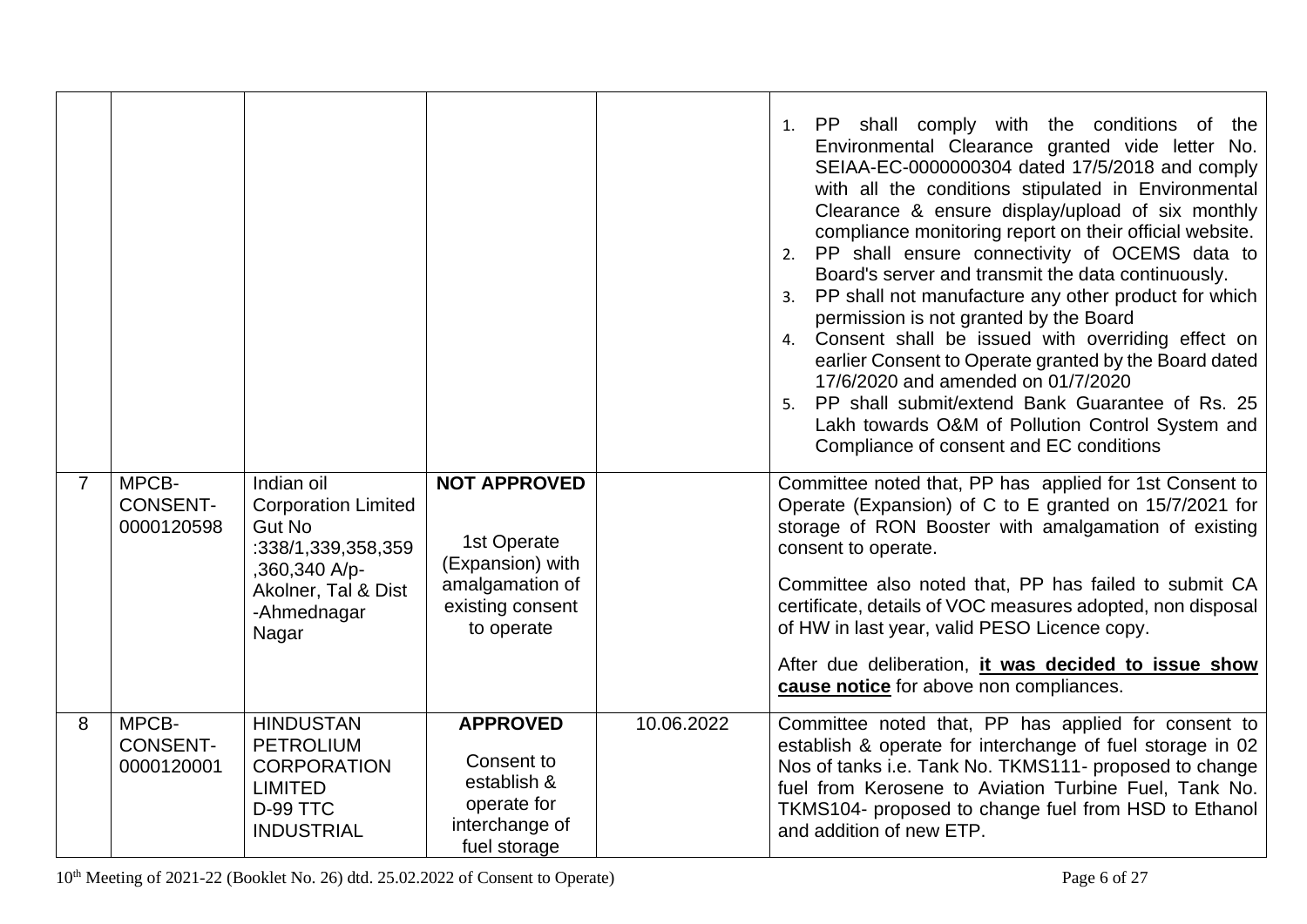|   |                                        | AREA, MIDC<br><b>TURBHE MIDC</b>                                   |                                                                                                                                         |            | After due deliberation, it was decided to grant of<br>Consent to Establish & Operate with amalgamation of<br>existing Consent to Operate by imposing the following<br>conditions:<br>1. PP shall operate pollution control system's<br>scientifically to achieve the consented norms.<br>2. PP shall submit/extend existing BG of Rs. 25 Lakh<br>towards O & M of Pollution Control Systems and<br>compliance of Consent conditions                                                                                                                                                                                                                                                                                                                                                                                                                                                                                                                                                                                                                                                                                      |
|---|----------------------------------------|--------------------------------------------------------------------|-----------------------------------------------------------------------------------------------------------------------------------------|------------|--------------------------------------------------------------------------------------------------------------------------------------------------------------------------------------------------------------------------------------------------------------------------------------------------------------------------------------------------------------------------------------------------------------------------------------------------------------------------------------------------------------------------------------------------------------------------------------------------------------------------------------------------------------------------------------------------------------------------------------------------------------------------------------------------------------------------------------------------------------------------------------------------------------------------------------------------------------------------------------------------------------------------------------------------------------------------------------------------------------------------|
| 9 | MPCB-<br><b>CONSENT-</b><br>0000120978 | Shri Gurudatt<br>Sugars Ltd.,<br>61/A Gat No 61/A<br><b>Shirol</b> | <b>APPROVED</b><br>Amendment in<br>existing Consent<br>Operate under<br>product mix for<br>enhance capacity<br>of alcohol<br>production | 31.08.2022 | Committee noted that, PP has applied for seeking<br>amendment in existing consent to operate under change in<br>product-mix under the provisions of EIA Notification 2006<br>amended on 23/11/2016 & 16/1/2020 i.e. enhancement of<br>existing alcohol production from existing 150 KLPD to 225<br>KLPD Molasses based distillery under Ethanol Blending<br>Program.<br>Committee also noted that, existing 150 KLPD distillery<br>utilizes C Heavy molasses as raw material to produce<br>Rectified Spirit (RS), Ethanol and Extra Neutral Alcohol<br>(ENA). PP has proposed to produce Ethanol by using new<br>raw materials namely 'B Heavy' Molasses and 'Cane Juice<br>(Syrup)' from conventional 'C Molasses'<br>Committee also noted that, the existing unit is having valid<br>Consent to Operate upto 31/08/2022 & having<br>Environmental Clearance dated 07/06/2019.<br>Committee also noted that, PP has obtained NIPL<br>certificate from empaneled Auditor for Sugar Distillery<br>sector.<br>Committee also noted that, the case was discussed in<br>Technical Committee constituted under product mix on |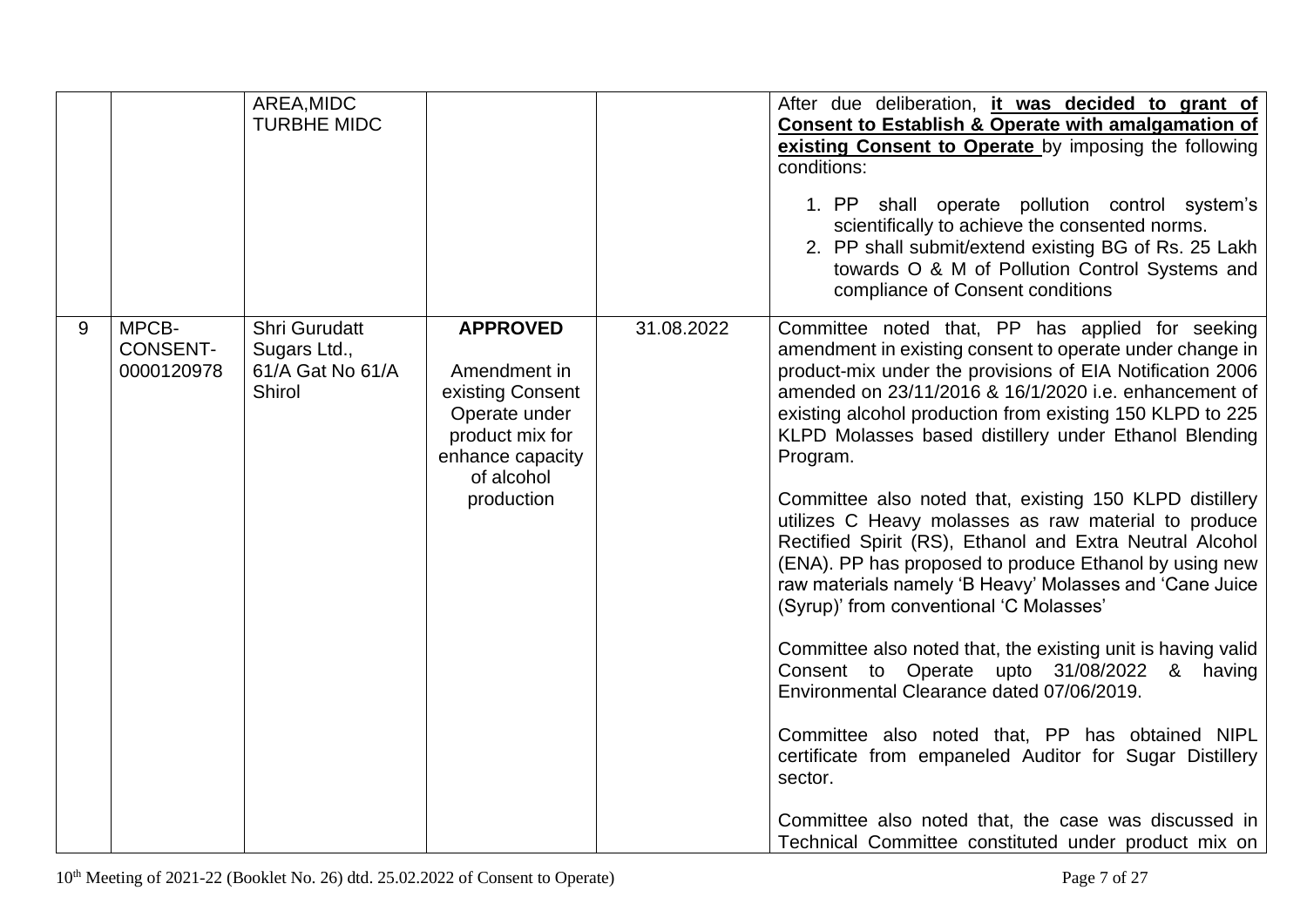|    |                                        |                                                                                                                                      |                                                                                                                    |            | 19/02/2021 and committee assessed the pollution load &<br>recommended the case under change in product mix<br>without increase in pollution load from Alcohol production<br>of 150 KLPD to 225 KLPD by using B-Heavy<br>Molasses/Cane Juice as raw materials.<br>After due deliberation, it was decided to consider the<br>case for amendment in existing consent under<br>product-mix for enhance Alcohol production (Ethanol)<br>from 150 KLPD to 225 KLPD by using B-Heavy<br>Molasses/Cane Juice as raw materials under change in<br>product-mix as per the provisions of EIA Notification 2006<br>as amended on 23/11/2016 & 16/01/2020 by imposing<br>following conditions;<br>1. PP shall not increase consented Cane Crushing<br>Capacity at any given time and proportionately<br>reduce the Sugar production quantity and amend<br>the consent of sugar unit accordingly.<br>2. PP shall comply with all the conditions stipulated in<br>Environmental<br>Clearance<br>and<br>ensure<br>display/upload<br>of<br>six-monthly<br>compliance<br>monitoring report on your official website.<br>3. PP shall ensure uninterrupted connectivity of<br>OCEMS to Board server directly through data<br>logger.<br>4. PP shall comply with all the conditions in MoEFCC |
|----|----------------------------------------|--------------------------------------------------------------------------------------------------------------------------------------|--------------------------------------------------------------------------------------------------------------------|------------|--------------------------------------------------------------------------------------------------------------------------------------------------------------------------------------------------------------------------------------------------------------------------------------------------------------------------------------------------------------------------------------------------------------------------------------------------------------------------------------------------------------------------------------------------------------------------------------------------------------------------------------------------------------------------------------------------------------------------------------------------------------------------------------------------------------------------------------------------------------------------------------------------------------------------------------------------------------------------------------------------------------------------------------------------------------------------------------------------------------------------------------------------------------------------------------------------------------------------------------------------------------------------|
| 10 | MPCB-<br><b>CONSENT-</b><br>0000115982 | Aster Aadhar<br><b>Hospital (Prerna</b><br>Hospital Ltd.),<br>R.S.No.628, Near<br>Shastri Nagar, Tal.<br>Karveer, Dist.<br>Kolhapur. | <b>APPROVED</b><br>Combined<br>Consent to 1st<br>Operate & BMW<br>Authorization for<br>expansion (100<br>Beds) and | 30.11.2025 | notification dated 16.01.2020 & 2.03.2021.<br>Committee noted that Hospital Authority has applied for<br>grant of 1st Combined Consent to Operate & BMW<br>Authorization for expansion of existing Hospital for<br>additional 100 Beds and amalgamation (totalling 250 Beds)<br>on total plot area 5,900 sq. mtrs. for construction BUA<br>8,297.38 sq. mtrs.                                                                                                                                                                                                                                                                                                                                                                                                                                                                                                                                                                                                                                                                                                                                                                                                                                                                                                            |

10<sup>th</sup> Meeting of 2021-22 (Booklet No. 26) dtd. 25.02.2022 of Consent to Operate) Page 8 of 27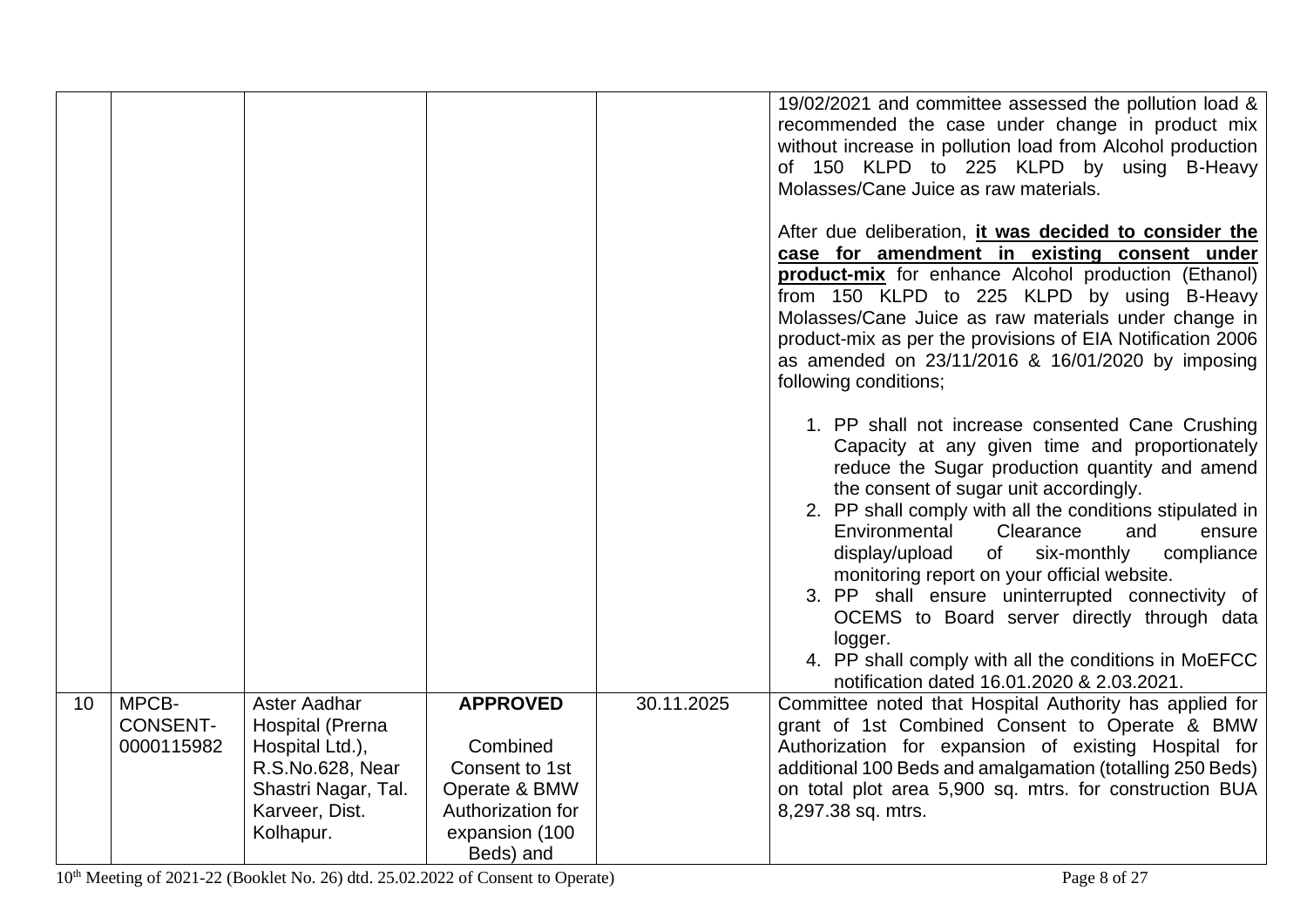|    |                                        |                                                                                                                                                                         | Amalgamation<br>with existing<br>Hospital (150<br>Beds) |            | Committee also noted that Hospital Authority had obtained<br>membership of CBMWTSDF, obtained Registration under<br>Bombay Nursing Home Registration Act, 1949, and<br>provided STP.<br>After due deliberation, it was decided to grant of 1st<br><b>Combined Consent to Operate &amp; BMW Authorization</b><br>for expansion of existing Hospital for additional 100<br>Beds and amalgamation (totalling 250 Beds) on total plot<br>area 5,900 sq. mtrs. for construction BUA 8,297.38 sq.<br>mtrs. by imposing standard conditions & BGs for Health<br>Care Establishment.                                                                                                                                                                                                                                                                                                                                                                                                                                                                                         |
|----|----------------------------------------|-------------------------------------------------------------------------------------------------------------------------------------------------------------------------|---------------------------------------------------------|------------|----------------------------------------------------------------------------------------------------------------------------------------------------------------------------------------------------------------------------------------------------------------------------------------------------------------------------------------------------------------------------------------------------------------------------------------------------------------------------------------------------------------------------------------------------------------------------------------------------------------------------------------------------------------------------------------------------------------------------------------------------------------------------------------------------------------------------------------------------------------------------------------------------------------------------------------------------------------------------------------------------------------------------------------------------------------------|
| 11 | MPCB-<br><b>CONSENT-</b><br>0000119758 | <b>AIGP Developers</b><br>(Pune) Private<br>Limited<br>S.No. 1344/3 & 4<br>and S.No. 63/1/6,<br>Kharadi & Wagholi,<br>Pune City, Tal.<br>Haveli, Dist. Pune-<br>411014. | <b>APPROVED</b><br>1st Consent to<br>Operate (Part-II)  | 31.01.2023 | Committee noted that, PP has applied for grant of 1st<br>Consent to Operate (Part-II) for IT/ITES activity having<br>Total plot area of 66,883.50 Sq.m and Construction BUA of<br>1,52,858.60 Sq.m out of TCBUA of 3,48,678.49 with CI of<br>Rs. 544.54 Crs. (As per CA Certificate submitted by the<br>PP).<br>Committee also noted that, PP has obtained EC vide letter<br>dated 26/10/2018, proposed to provide STP & OWC.<br>After due deliberation, it was decided to grant 1st<br><b>Consent to Operate (Part-II)</b> by imposing the following<br>conditions.<br>1. PP shall properly operate STP to achieve the<br>treated domestic effluent standard for the parameter<br>BOD-10 mg/lit including disinfection facility to the<br>treated sewage.<br>2. The treated sewage shall be 60% recycled for<br>secondary purposes such as toilet flushing, air-<br>conditioning, cooling tower make up, firefighting etc.<br>and remaining shall be utilized on land for gardening<br>and/ or connected to local body sewer line with<br>water metering<br>system. |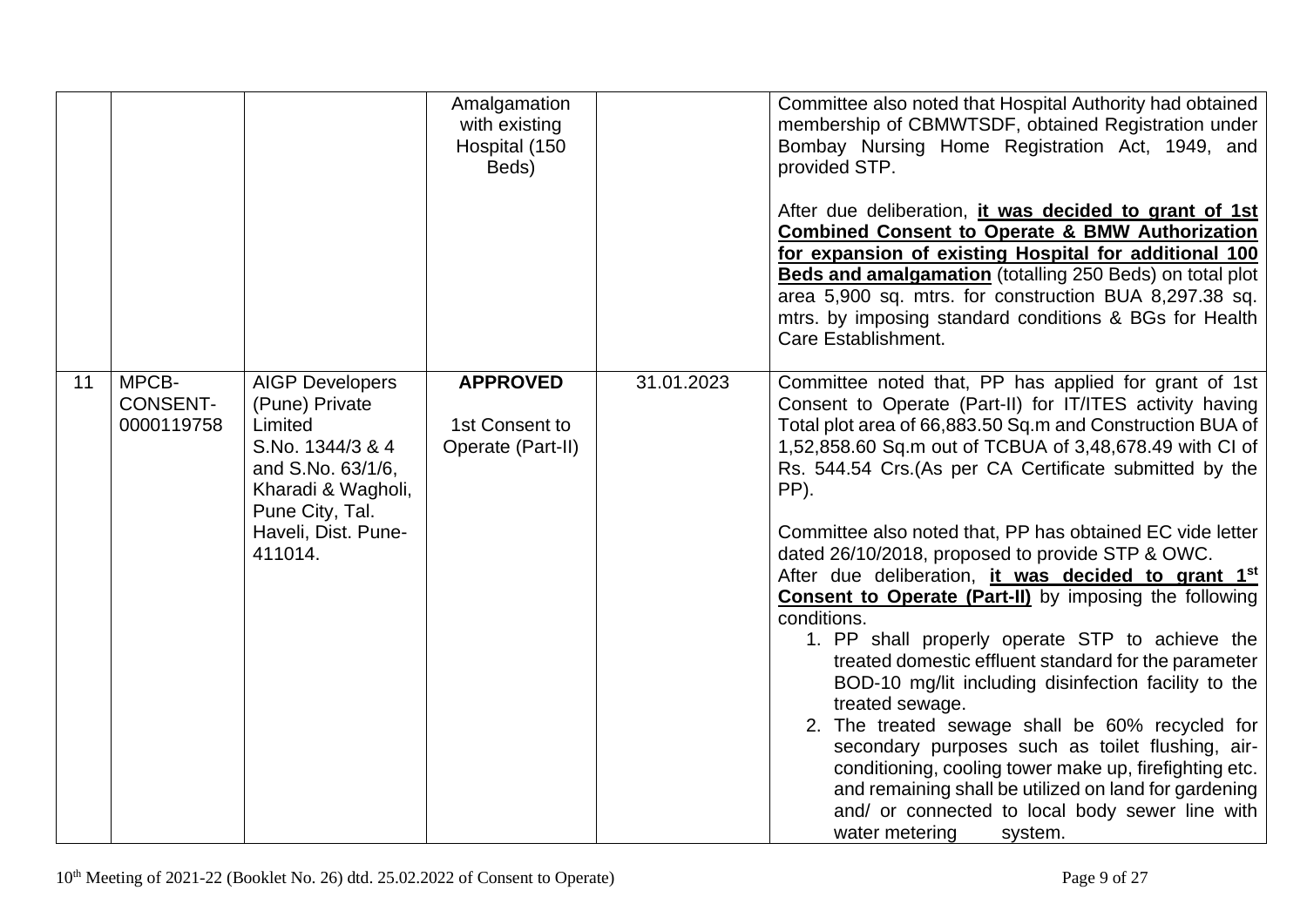|    |                                        |                                                               |                                                                                                  |            | 3. PP shall properly operate organic waste digester<br>along with composting facility/bio-digester (biogas)<br>for the treatment of wet garbage.<br>4. PP shall make provision of charging ports for electric<br>vehicles at least 30% of total available parking slots.<br>5. PP shall extend existing BG of Rs. 25 Lakh towards<br>O & M of Pollution Control Systems and compliance<br>of Consent conditions.<br>Consent shall be issued subject to reverification of<br>pointwise EC Compliance.                                                                                                                                                                                                                                                                                                                                                                                                                                                                       |
|----|----------------------------------------|---------------------------------------------------------------|--------------------------------------------------------------------------------------------------|------------|----------------------------------------------------------------------------------------------------------------------------------------------------------------------------------------------------------------------------------------------------------------------------------------------------------------------------------------------------------------------------------------------------------------------------------------------------------------------------------------------------------------------------------------------------------------------------------------------------------------------------------------------------------------------------------------------------------------------------------------------------------------------------------------------------------------------------------------------------------------------------------------------------------------------------------------------------------------------------|
| 12 | MPCB-<br><b>CONSENT-</b><br>0000120986 | M/s. 3M India Ltd.<br>Plot No. B-20 MIDC<br>Ranjangaon Shirur | <b>APPROVED</b><br>1st Operate<br>Expansion with<br>renewal of<br>existing Consent<br>to Operate | 31.10.2026 | Committee noted that, PP has applied for 1st Consent to<br>Operate (Expansion) with renewal of existing Consent to<br>Operate.<br>Committee also noted that, PP has provided ETP for<br>treatment of trade effluent & proposed to recycle the entire<br>treated effluent into the process to achieve ZLD. Also,<br>provided necessary air pollution control systems.<br>After due deliberation, it was decided to grant of 1 <sup>st</sup><br><b>Consent to Operate with renewal of existing Consent</b><br>to Operate by imposing the following conditions:<br>1. PP shall operate pollution control system scientifically to<br>achieve the consented norms.<br>2. PP shall recycle the entire treated effluent into the<br>process so as to achieve ZLD<br>3. PP shall dispose the HW waste as per the provisions of<br>HW Rule.<br>4. PP shall submit Bank Guarantee of Rs. 25 Lakh towards<br>O&M of pollution control system and compliance of<br>consent conditions |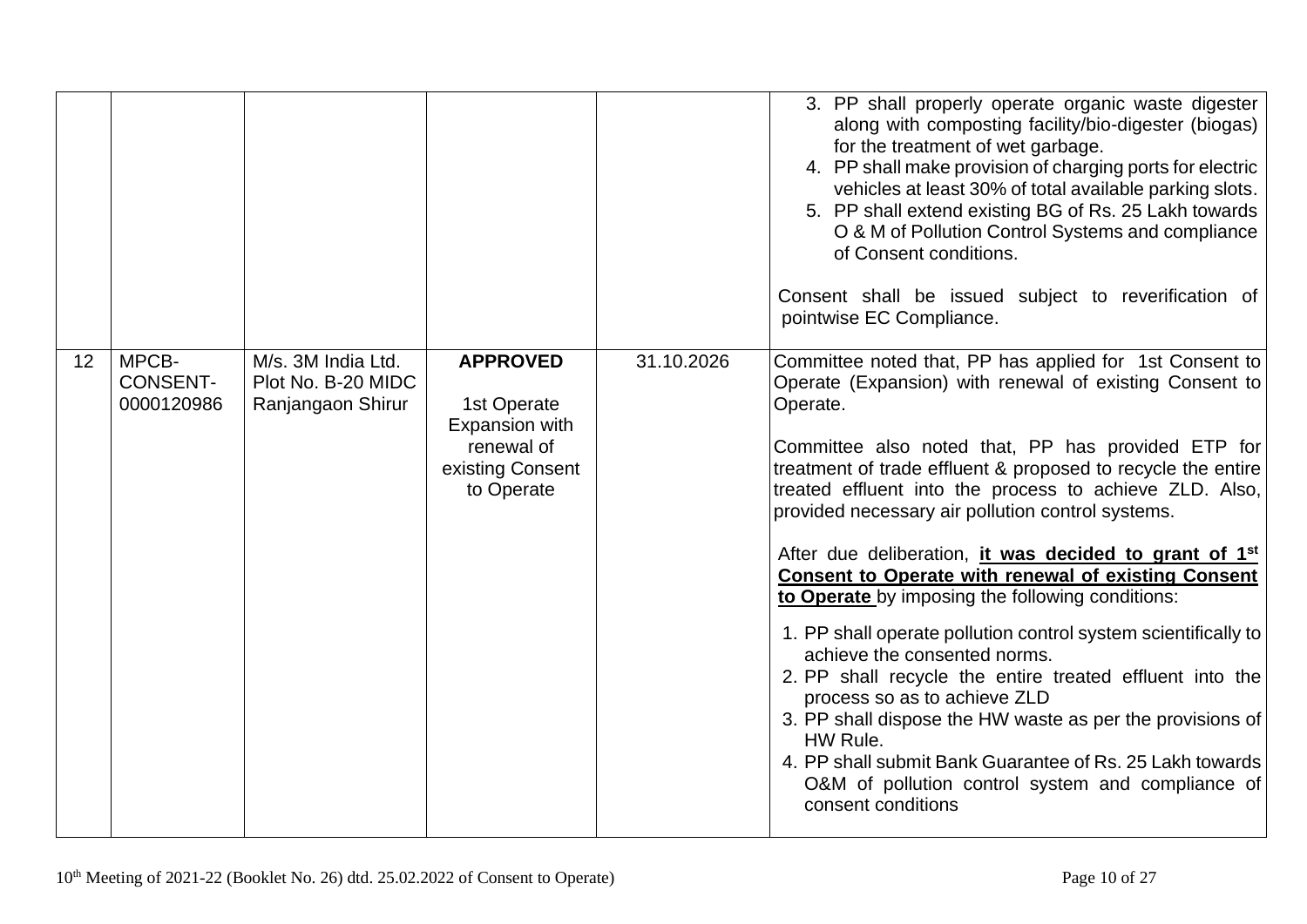| 13 | MPCB-<br><b>CONSENT-</b><br>0000122247 | Vulkan<br>Technologies Pvt.<br>Ltd.<br>Gat No. 1097 and<br>1102, A/P Pirangut<br>Pirangut Mulshi | <b>NOT APPROVED</b><br>1st Operate<br>(Expansion) with<br>amalgamation of<br>existing consent<br>to operate |            | Committee noted that, PP has applied for 1st Consent to<br>Operate (Expansion) with amalgamation of existing consent<br>to operate.<br>Committee also noted that, PP has not yet completed<br>Installation work of Plant & Machinery, not installed ZLD<br>system, production activity of expansion project changed<br>without permission of the Board, performance of ETP not<br>satisfactory as JVS marginally increased and not disposed<br>HW of category No. 5.2 & 35.3.                                                                                                                                                                                                                                                                                                                                                                                                                                                                                                                                                                                                                                                                                                                                  |
|----|----------------------------------------|--------------------------------------------------------------------------------------------------|-------------------------------------------------------------------------------------------------------------|------------|----------------------------------------------------------------------------------------------------------------------------------------------------------------------------------------------------------------------------------------------------------------------------------------------------------------------------------------------------------------------------------------------------------------------------------------------------------------------------------------------------------------------------------------------------------------------------------------------------------------------------------------------------------------------------------------------------------------------------------------------------------------------------------------------------------------------------------------------------------------------------------------------------------------------------------------------------------------------------------------------------------------------------------------------------------------------------------------------------------------------------------------------------------------------------------------------------------------|
| 14 | MPCB-<br><b>CONSENT-</b><br>0000123261 | Cipla Ltd.<br>Plot No: A-2<br>Patalganga<br>Khalapur                                             | <b>APPROVED</b><br>1st Operate<br>(Expansion) with<br>amalgamation of<br>existing Consent<br>to Operate     | 20.02.2023 | After due deliberation, <i>it was decided to issue show</i><br>cause notice for above non compliances.<br>Committee noted that, PP has applied for 1 <sup>st</sup> Consent to<br>Operate for expansion for Warehouse Facility 2400 Sq.<br>Mtrs., for Storage of Raw Material, Finished Goods and for<br>Material packing purposes with amalgamation of existing<br>consent to operate.<br>After due deliberation, it was decided to grant of 1 <sup>st</sup><br><b>Consent to Operate with renewal of existing Consent</b><br>to Operate by imposing the following conditions:<br>1. PP shall operate Effluent Treatment Plant scientifically<br>and achieve the consented norms.<br>2. PP shall operate Air Pollution Control System<br>scientifically and achieve the consented norms.<br>3. PP shall dispose the Hazardous Waste as per the<br>provisions of Rule by adopting online manifest system.<br>4. PP shall adopt cleaner fuel instead of Furnace Oil or<br>install wet scrubber with 90% SO2 removal efficiency as<br>per Boards Circular dated 05/2/2020<br>5. PP shall submit Bank Guarantee of Rs. 25 Lakh towards<br>O&M of pollution control system and compliance of<br>consent conditions. |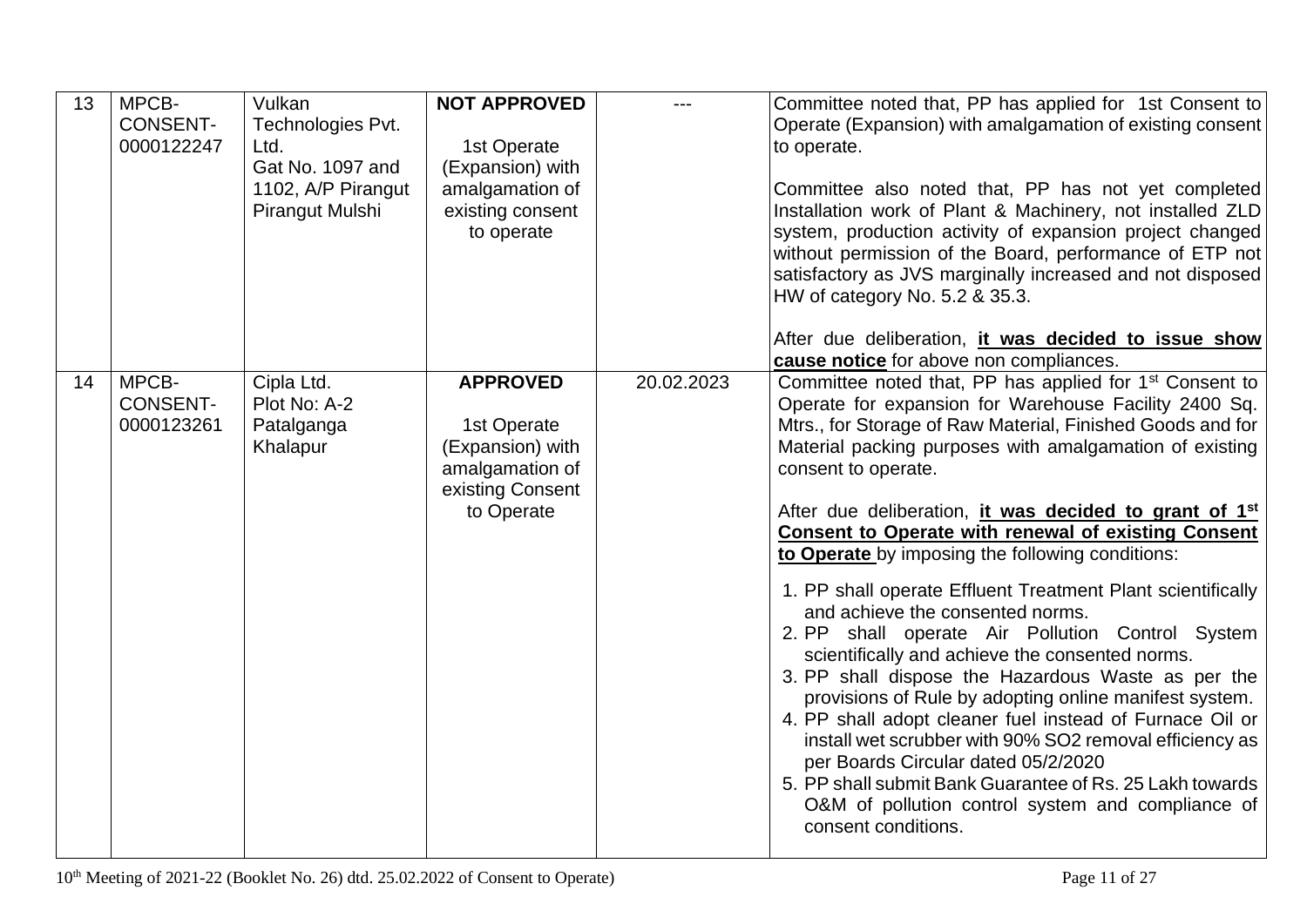|    |                                        |                                                                                     |                                                                 |            | Consent shall be issued after submission of requisite                                                                                                                                                                                                                                                                                                                                                                                                                                                                                                                                                                                                                                                                                                                                                                                                                                                                                                                                                                                                                                                                                                                                                                                                                                                                                                                                                                                                                                                     |
|----|----------------------------------------|-------------------------------------------------------------------------------------|-----------------------------------------------------------------|------------|-----------------------------------------------------------------------------------------------------------------------------------------------------------------------------------------------------------------------------------------------------------------------------------------------------------------------------------------------------------------------------------------------------------------------------------------------------------------------------------------------------------------------------------------------------------------------------------------------------------------------------------------------------------------------------------------------------------------------------------------------------------------------------------------------------------------------------------------------------------------------------------------------------------------------------------------------------------------------------------------------------------------------------------------------------------------------------------------------------------------------------------------------------------------------------------------------------------------------------------------------------------------------------------------------------------------------------------------------------------------------------------------------------------------------------------------------------------------------------------------------------------|
|    |                                        |                                                                                     |                                                                 |            | consent fees.                                                                                                                                                                                                                                                                                                                                                                                                                                                                                                                                                                                                                                                                                                                                                                                                                                                                                                                                                                                                                                                                                                                                                                                                                                                                                                                                                                                                                                                                                             |
| 15 | MPCB-<br><b>CONSENT-</b><br>0000123174 | Lloyds Metals and<br><b>Energy Limited</b><br>A-01 and A-02<br>Ghugus<br>Chandrapur | <b>APPROVED</b><br>Renewal of<br>consent with<br>increase in CI | 31.12.2023 | Committee noted that PP has applied for renewal of<br>consent with increase in CI for manufacturing of sponge<br>iron - 27,000 MT/M, Char - 4000 MT/M, washed coal -<br>472500 MT/Y, unwashed coal - 159375 MT/Y, low grade<br>coal - 15000 MT/Y, electricity generation (WHRB) - 25 MW.<br>Committee also noted that PP has submitted year wise<br>three applications for renewal of consent which was<br>discussed in previous CAC dated 04.05.2020 & was<br>decided to issue SCN for refusal of consent due to various<br>non-compliances such as;<br>1. Excessive fugitive emissions from product house,<br>conveyor belt transfer points.<br>2. Nonoperation of bag filters provided at vibrating<br>screen of captive power plant,<br>3. Unscientific storage coal fines & char fines,<br>4. Increased the CI by Rs. 175.73 Crs without<br>obtaining consent.<br>5. Not upgraded the ESP to achieve the TPM standard<br>of 75 mg/Nm3 at sponge iron plant & power plant.<br>6. Not submitted the BG of Rs. 25.0 Lakh towards<br>compliance of the same.<br>Committee further noted that Board office has issued SCN<br>for refusal of renewal of consent vide dated 26.06.2020 due<br>to above non-compliances. Subsequently, PP has<br>submitted the compliance report vide dated 28.08.2020<br>which was placed in CAC meeting dated 18.09.2020 & was<br>decided to defer case & call the PP for presentation due to<br>non-submission of any plan towards minimization of<br>fugitive emissions. |
|    |                                        |                                                                                     |                                                                 |            | Committee also noted that PP has given the presentation<br>& it was directed to submit the compliance report through                                                                                                                                                                                                                                                                                                                                                                                                                                                                                                                                                                                                                                                                                                                                                                                                                                                                                                                                                                                                                                                                                                                                                                                                                                                                                                                                                                                      |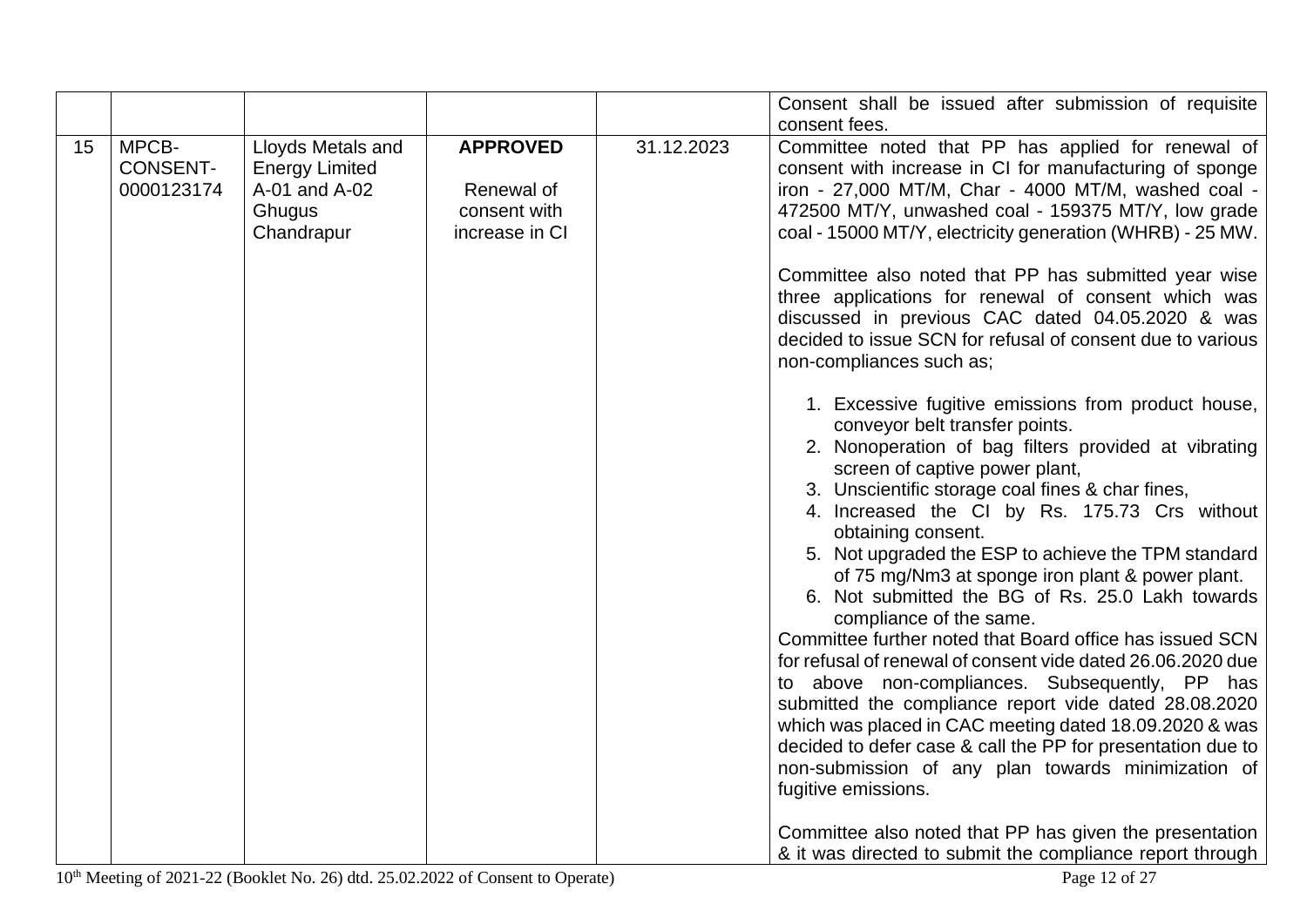|  |  | RO Chandrapur with respect to SCN issued vide dated<br>26.06.2020 along with action plan towards achieving the<br>TPM standard 50 mg/Nm3 within nine months time period<br>& ensure the logbook module for daily compliance i.e.<br>submission of data related to operational parameters of<br>ESP & bag filters. Subsequently, RO Chandrapur has<br>submitted the same and again this case was placed before<br>CAC dated 13.10.2021 & 29.10.2021 and decided to defer<br>the case for want of latest monitoring report of Air & water.                                                                                                                                                                                                                                                                                                                                                                                                                         |
|--|--|------------------------------------------------------------------------------------------------------------------------------------------------------------------------------------------------------------------------------------------------------------------------------------------------------------------------------------------------------------------------------------------------------------------------------------------------------------------------------------------------------------------------------------------------------------------------------------------------------------------------------------------------------------------------------------------------------------------------------------------------------------------------------------------------------------------------------------------------------------------------------------------------------------------------------------------------------------------|
|  |  | Committee further noted that RO/SRO has submitted the<br>monitoring report which are well within the limit.                                                                                                                                                                                                                                                                                                                                                                                                                                                                                                                                                                                                                                                                                                                                                                                                                                                      |
|  |  | After due deliberation it was decided to grant short<br>renewal of consent with increase in CI for manufacturing<br>of sponge iron - 27,000 MT/M, Char - 4000 MT/M, washed<br>coal - 472500 MT/Y, unwashed coal - 159375 MT/Y, low<br>grade coal - 15000 MT/Y, electricity generation (WHRB) -<br>25 MW by imposing following conditions.<br>1. By forfeiting the BG of Rs. 5.0 Lakh towards non-<br>compliance of 5 Nos of conditions & return the BG of<br>Rs. 20.0 Lakh out of BG of Rs. 25.0 Lakh towards<br>compliance of 13 Nos of conditions stipulated in<br>conditional restart direction issued by Board vide<br>dated 22.02.20218<br>2. PP shall upgrade the existing APCs within three<br>months time to achieve emissions standards<br>prescribed in Notification issued by MoEF&CC vide<br>dated 04.12.2019.<br>3. PP shall submit/extend the BG to form the sum of Rs.<br>25.0 Lakh towards O & M of PCs and compliance of<br>consent conditions. |
|  |  | Consent shall be issued after submission of additional<br>consent fees, if any                                                                                                                                                                                                                                                                                                                                                                                                                                                                                                                                                                                                                                                                                                                                                                                                                                                                                   |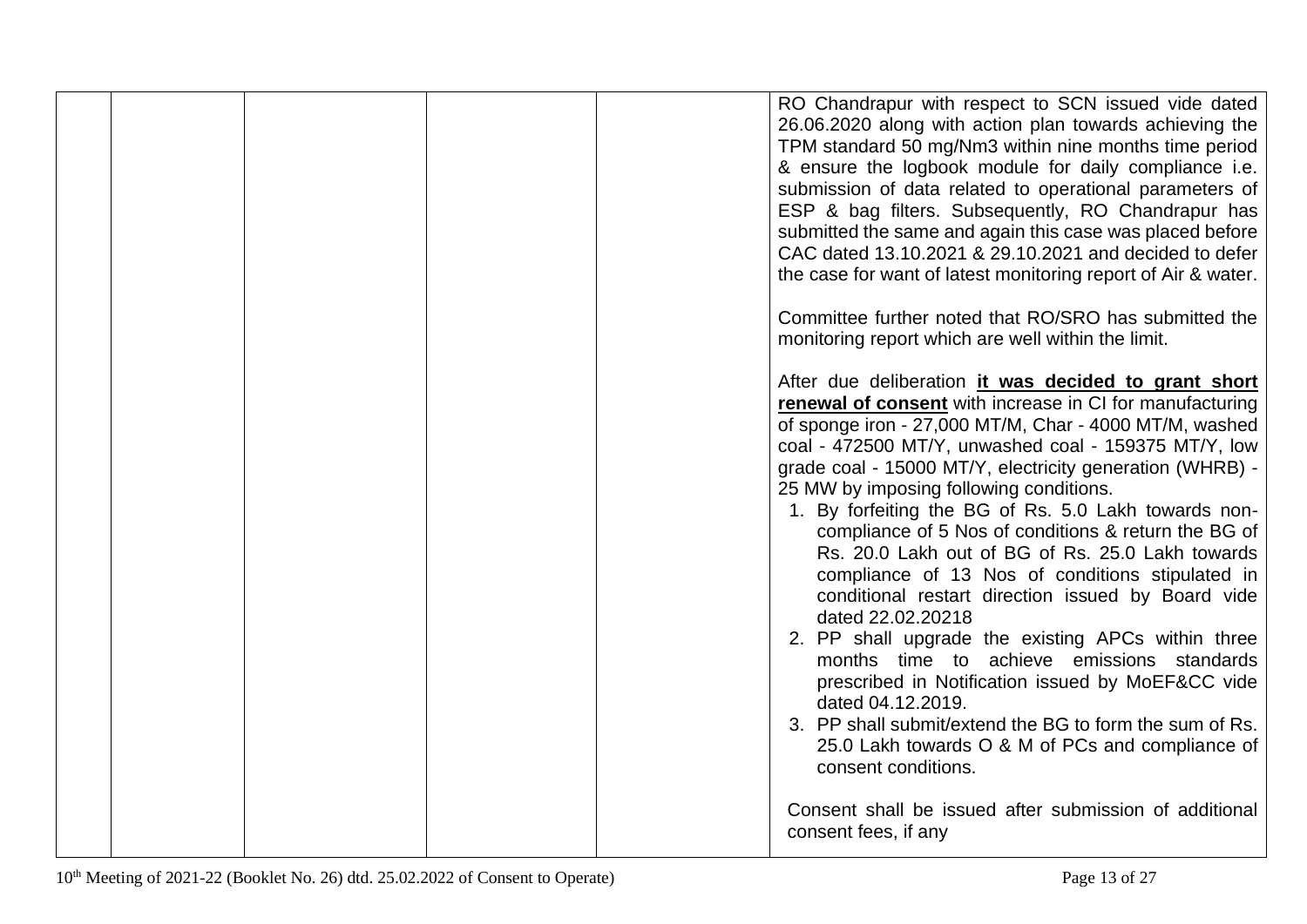| 16 | MPCB-<br><b>CONSENT-</b><br>0000124462 | <b>KMMMT Sahyadri</b><br><b>Super Speciality</b><br>Hospital,<br>Plot No. 30-C,<br>Erandawane, Karve<br>Road, Pune.    | <b>NOT APPROVED</b><br>Combined<br>Consent to 1st<br>Operate & BMW<br>Authorization for<br>proposed<br>expansion for<br>additional 23 Nos.<br>of Bed with<br>additional<br>construction BUA<br>1,936 sq. mtrs. |            | Committee noted that Hospital Authority has applied for<br>grant of Combined Consent to 1st Operate & BMW<br>Authorization for proposed expansion for additional 23<br>Nos. of Bed with additional construction BUA 1,936 sq.<br>mtrs.<br>Committee also noted that Hospital Authority PP has<br>carried out expansion activity without obtaining consent to<br>establish from Board and not paid additional Consent to<br>Establish fees of Rs. 67,500/- & Consent to Operate fees<br>of Rs. 98,750/- for proposed expansion.<br>After due deliberation, it was decided to issue SCN for<br>refusal for above lapses.                                                                                                                                                                                                                                                                                                                                                                                      |
|----|----------------------------------------|------------------------------------------------------------------------------------------------------------------------|----------------------------------------------------------------------------------------------------------------------------------------------------------------------------------------------------------------|------------|-------------------------------------------------------------------------------------------------------------------------------------------------------------------------------------------------------------------------------------------------------------------------------------------------------------------------------------------------------------------------------------------------------------------------------------------------------------------------------------------------------------------------------------------------------------------------------------------------------------------------------------------------------------------------------------------------------------------------------------------------------------------------------------------------------------------------------------------------------------------------------------------------------------------------------------------------------------------------------------------------------------|
| 17 | MPCB-<br><b>CONSENT-</b><br>0000124719 | M/s. Mazda<br>Colours Ltd.<br>121/1,121/2 MIDC<br>Dhatav Plot No.<br>121/1, 121/2,<br>Dhatav MIDC MIDC<br>Dhatav, Roha | <b>APPROVED</b><br>Amendment in<br>Consent to<br>Operate                                                                                                                                                       | 31.12.2023 | Committee noted that, PP has applied for for amendment<br>in existing consent to operate for change in fuel pattern.<br>Industry intends to change the fuel pattern from Imported<br>Coal/Furnace Oil to LPG (cleaner fuel).<br>After due deliberation, it was decided to consider the case<br>for grant of amendment in Consent to Operate with<br>following conditions:<br>1. PP shall operate Effluent Treatment Plant scientifically<br>and achieve the consented norms.<br>2. PP shall operate Air Pollution Control System<br>scientifically and achieve the consented norms.<br>PP shall dispose the Hazardous Waste as per the<br>3.<br>provisions of Rule by adopting online manifest system.<br>4. PP shall adopt cleaner fuel instead of Furnace Oil or<br>install wet scrubber with 90% SO2 removal efficiency<br>as per Boards Circular dated 05/2/2020<br>5. PP shall submit Bank Guarantee of Rs. 25 Lakh<br>towards O&M of pollution control system and<br>compliance of consent conditions |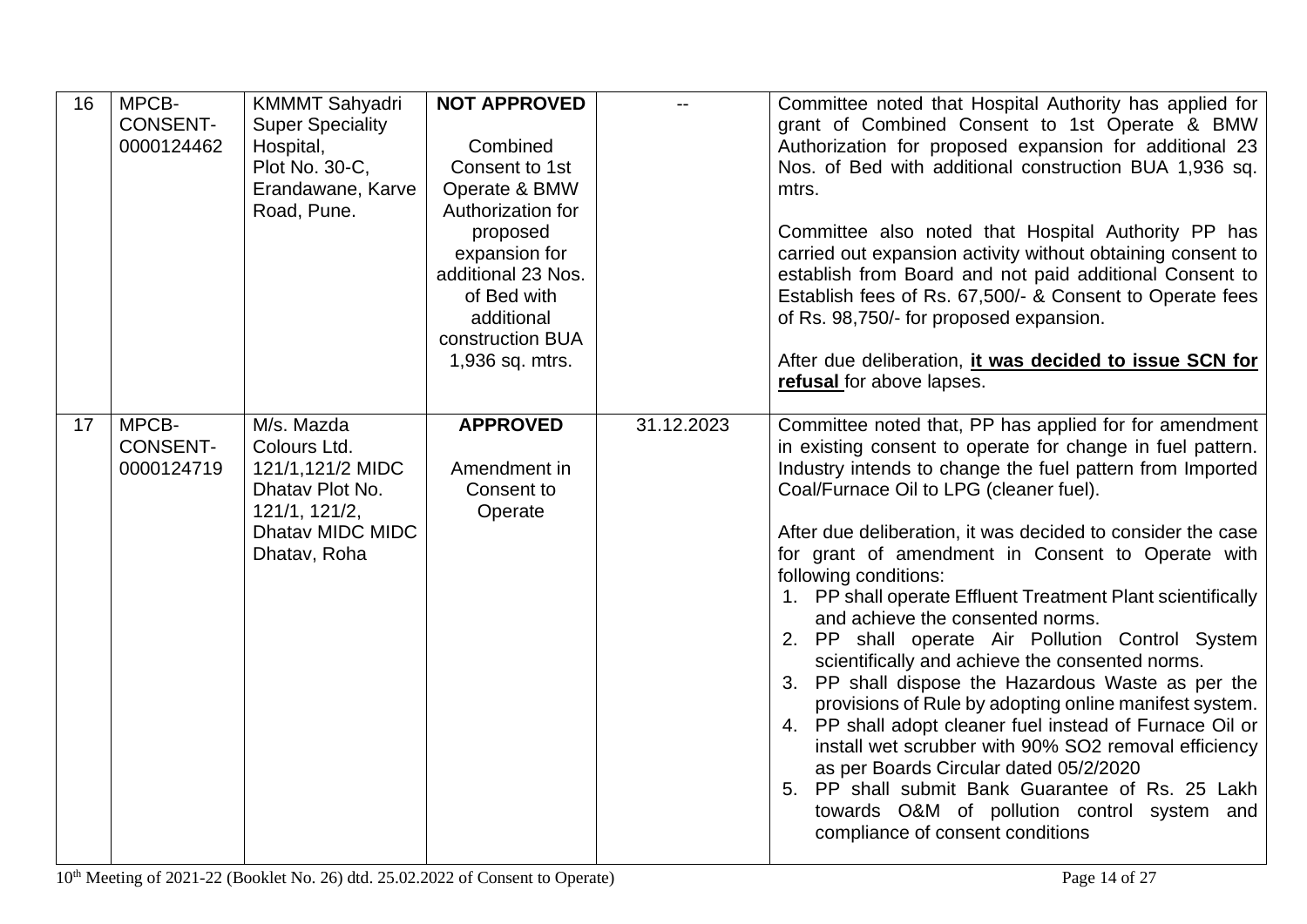|    |                                        |                                                                                                                                                                          |                                                                                 |            | Consent shall be issued after verification report of SRO.                                                                                                                                                                                                                                                                                                                                                                                                                                                                                                                                                                                                                                                                                                                                                                                                                                                            |
|----|----------------------------------------|--------------------------------------------------------------------------------------------------------------------------------------------------------------------------|---------------------------------------------------------------------------------|------------|----------------------------------------------------------------------------------------------------------------------------------------------------------------------------------------------------------------------------------------------------------------------------------------------------------------------------------------------------------------------------------------------------------------------------------------------------------------------------------------------------------------------------------------------------------------------------------------------------------------------------------------------------------------------------------------------------------------------------------------------------------------------------------------------------------------------------------------------------------------------------------------------------------------------|
| 18 | MPCB-<br><b>CONSENT-</b><br>0000124831 | Novozymes South<br>Asia Pvt Ltd.<br>Plot A-1<br>Patalganga MIDC,<br><b>Borivali Industrial</b><br><b>Estate Khalapur</b>                                                 | <b>APPROVED</b><br>2nd Part Consent<br>to Operate                               | 31.08.2026 | Committee noted that, PP has applied for 2nd part Consent<br>to Operate for mfg of Immobilization & repacking of Solid<br>Lipase enzymes (remaining product of C to E granted on<br>28/1/2020) along with amalgamation of existing Consent to<br>Operate.<br>Committee also noted that, additional trade effluent<br>generated from expansion activity will be treated in existing<br>ETP.<br>After due deliberation, it was decided to consider the case<br>for grant of amendment in Consent to Operate with<br>following conditions:<br>PP shall operate pollution control system scientifically<br>to achieve the consented norms.<br>PP shall dispose the Hazardous Waste as per the<br>2.<br>provisions of Rule by adopting online manifest system.<br>The existing Bank Guarantee of Rs. 25.0 Lakh shall be<br>3.<br>extended towards O&M of pollution control system and<br>compliance of Consent conditions |
| 19 | MPCB-<br><b>CONSENT-</b><br>0000125082 | The Panchmahal<br><b>District Co-op Milk</b><br><b>Producers Union</b><br>Ltd<br>Plot no. 6, G-20,<br>21, 22, 23, & 24<br>Part C Taloja MIDC<br>Taloja, Dist:<br>Raigad. | <b>APPROVED</b><br>1st Consent to<br>operate with<br>amalgamation of<br>consent | 31.03.2025 | Committee noted that PP has applied for 1 <sup>st</sup> consent to<br>operate for milk products with amalgamation of consent.<br>Committee also noted that PP has obtained consent to<br>operate existing products and obtained consent to<br>Establish for additional products. The additional effluent will<br>be treated in existing ETP, and sewage treated in STP. The<br>treated effluent disposed in to CETP. Analysis results of<br>JVS are within the limits. Stacks provided to hot water<br>generator.                                                                                                                                                                                                                                                                                                                                                                                                    |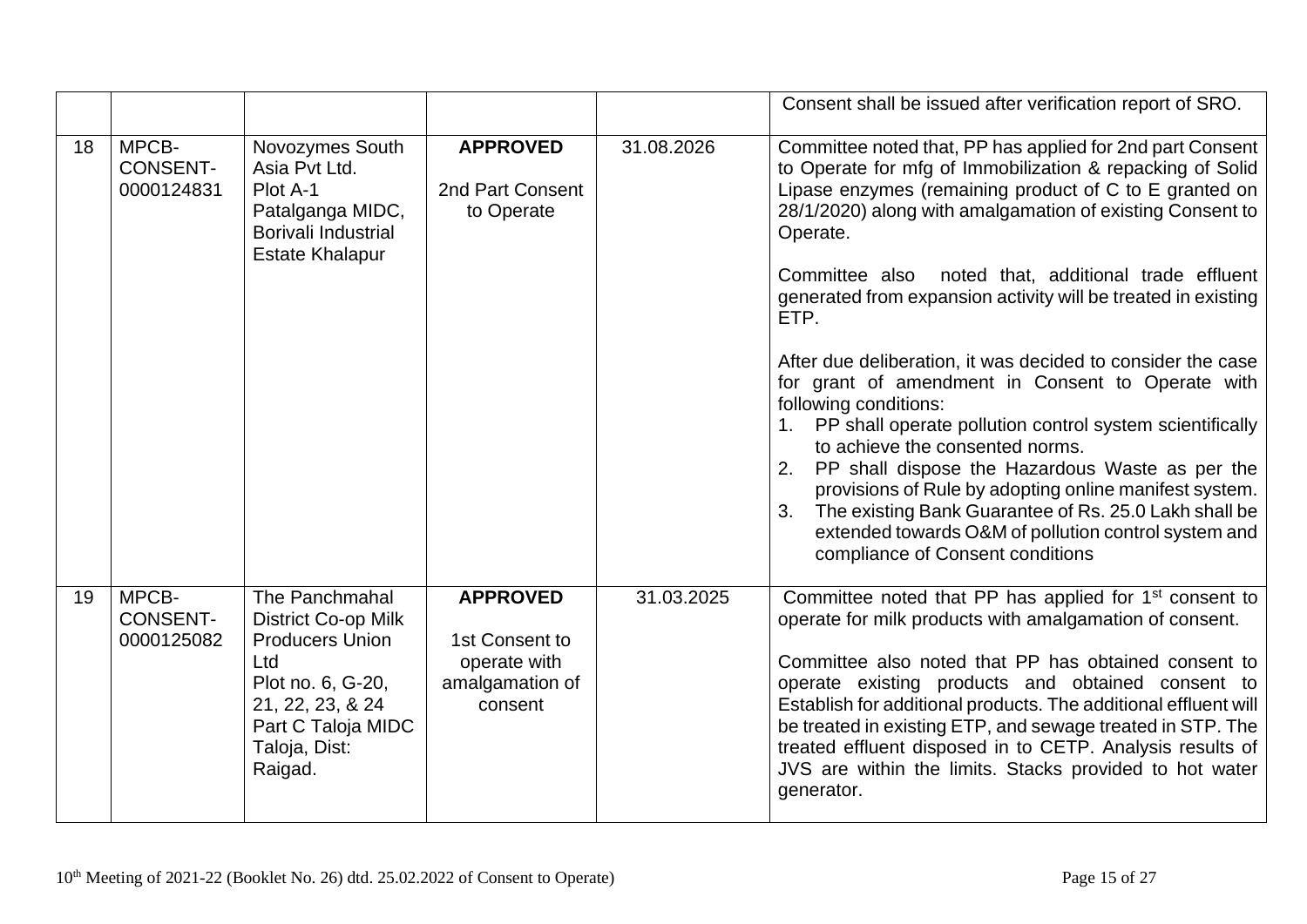|    |                                        |                                                                                                                                              |                                                                                                                                                                                                            |            | After due deliberation, it was decided to grant 1 <sup>st</sup> Consent<br>operate with amalgamation of consent for the period<br>up to 31.03.2025 by imposing the following conditions.<br>1. The additional treated effluent shall be 100% reuse<br>in the process.<br>2. PP shall comply Plastic Rules.<br>3. PP shall submit BG of Rs. 25 Lakh towards<br>operation and maintenance of pollution control<br>system and compliances of consent conditions.<br>Consent shall be issued after verification of installation and<br>operation of OCMS provided at ETP outlet and at disposal<br>point and after receipt of additional consent fees from PP,<br>if any.                                                                                                                                                                                                                                                                           |
|----|----------------------------------------|----------------------------------------------------------------------------------------------------------------------------------------------|------------------------------------------------------------------------------------------------------------------------------------------------------------------------------------------------------------|------------|-------------------------------------------------------------------------------------------------------------------------------------------------------------------------------------------------------------------------------------------------------------------------------------------------------------------------------------------------------------------------------------------------------------------------------------------------------------------------------------------------------------------------------------------------------------------------------------------------------------------------------------------------------------------------------------------------------------------------------------------------------------------------------------------------------------------------------------------------------------------------------------------------------------------------------------------------|
| 20 | MPCB-<br><b>CONSENT-</b><br>0000123833 | Bharati Hospital,<br><b>Bharati Vidyapeeth</b><br>Bhavan, S. No. 26<br>(P), LBS Road, 13<br>Sadashiv Peth,<br>Next to Alka<br>Talkies, Pune. | <b>APPROVED</b><br>Combined<br>Consent to 1st<br>Operate & BMW<br>Authorization for<br>expansion with<br>additional 440<br>Nos. of Beds and<br>amalgamation<br>with existing 831<br><b>Bedded Hospital</b> | 31.03.2026 | Committee noted that Hospital Authority has applied for<br>grant of Combined Consent to 1st Operate & BMW<br>Authorization for expansion with additional 440 Nos. of<br>Beds on total plot area 30,883 sq. mtrs. for construction<br>BUA 19,307.06 sq. mtrs.<br>Committee also noted that Hospital Authority vide<br>application UAN No. 0000120091 has applied for grant of<br>renewal of Combined Consent to Operate & BMW<br>Authorization of existing 831 Bedded Hospital on total plot<br>area 30,883 sq. mtrs. for construction BUA 16,250 sq. mtrs.<br>Committee further noted that Hospital Authority has<br>obtained Registration under Bombay Nursing Home<br>Registration Act, 1949 for existing 831 Bedded Hospital, for<br>proposed 200 Bedded Ayurvedic Hospital and applied to<br>District Health Officer, PMC for grant of Registration under<br>Bombay Nursing Home Registration Act, 1949 for<br>additional 440 Nos. of Beds. |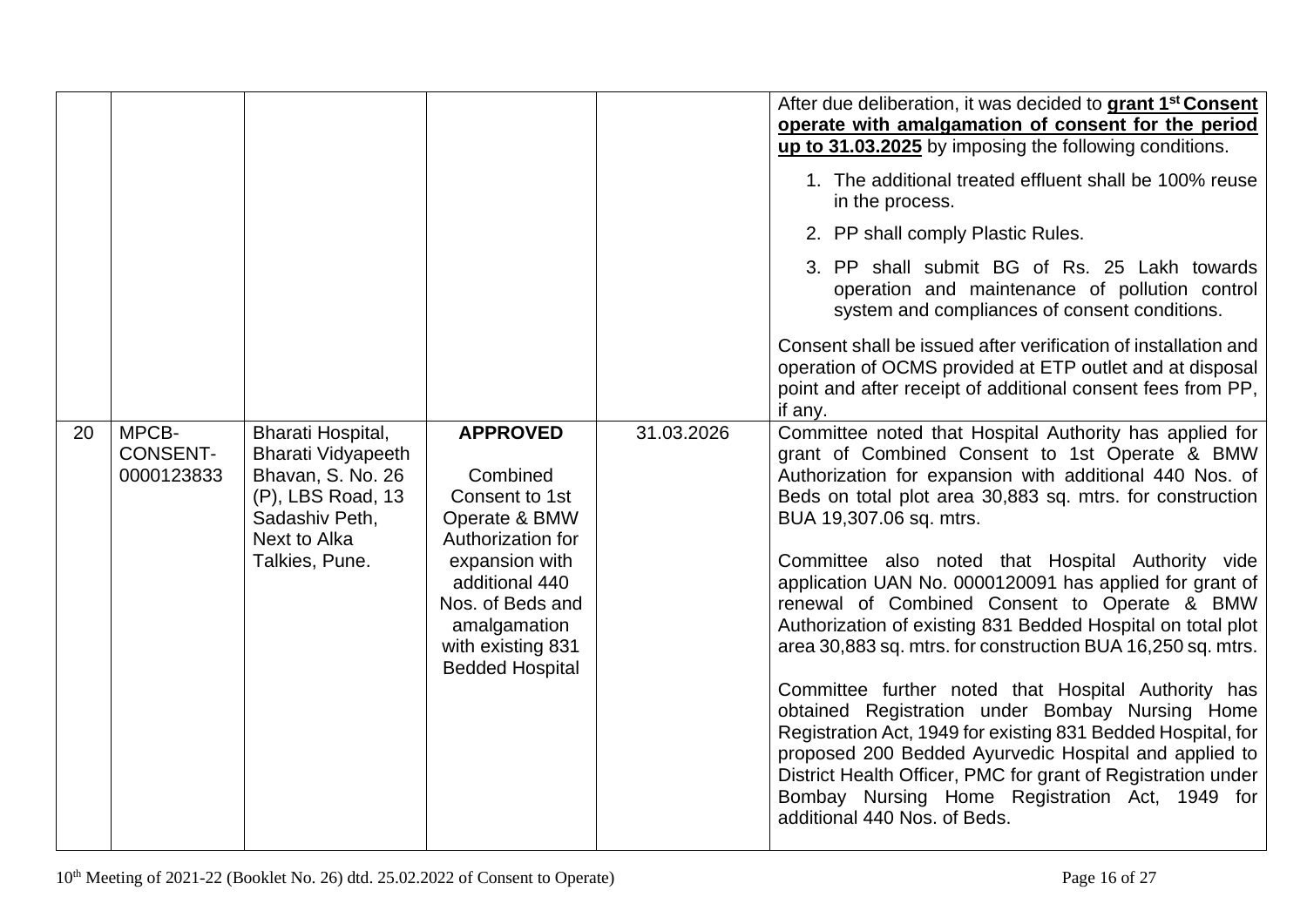|    |                                        |                                                                                                                                                             |                                                                                                                           |            | After due deliberation, it was decided grant Combined<br><b>Consent to Operate &amp; BMW Authorization</b> by clubbing<br>both applications bearing UAN No. 0000120091 & UAN<br>No. 0000123833 for 1031 Bedded Hospital (including 200<br>Beds Ayurvedic Hospital) on total plot area 30,883 sq. mtrs.<br>for construction BUA 35,557.06 sq. mtrs. out of total<br>construction BUA 54,606.79 sq. mtrs. by imposing<br>standard conditions and BGs for Health Care<br>Establishment.                                                                                                                                                                                                                                                                                                                    |
|----|----------------------------------------|-------------------------------------------------------------------------------------------------------------------------------------------------------------|---------------------------------------------------------------------------------------------------------------------------|------------|---------------------------------------------------------------------------------------------------------------------------------------------------------------------------------------------------------------------------------------------------------------------------------------------------------------------------------------------------------------------------------------------------------------------------------------------------------------------------------------------------------------------------------------------------------------------------------------------------------------------------------------------------------------------------------------------------------------------------------------------------------------------------------------------------------|
| 21 | MPCB-<br><b>CONSENT-</b><br>0000125318 | Ajinkyatara<br>Sahakari Sakhar<br>Karkhana Ltd,<br>Sugar Divn.<br>S.No.325<br>Shahunagar<br><b>Shendre Satara</b>                                           | <b>NOT APPROVED</b><br>1 <sup>st</sup> Consent to<br>Operate for<br>expansion with<br>amalgamation of<br>existing Consent |            | Committee noted that, PP has applied for 1 <sup>st</sup> consent to<br>operate for expansion by 2300 TCD with amalgamation of<br>existing consent of 2500 TCD i.e for 2500 TCD to 4800<br><b>TCD Sugar Unit.</b><br>Committee also noted that unit yet not complied<br>upgradation work of ETP & installation work of CPU and<br>the JVS are exceeding.<br>After due deliberation, it was decided to Issue SCN for<br>Refusal.                                                                                                                                                                                                                                                                                                                                                                          |
| 22 | MPCB-<br><b>CONSENT-</b><br>0000124454 | Parag Milk Foods<br>Ltd.<br>43/1A/1 & 43/1A/2<br>At - Awasari<br>Phata. Post-<br>Manchar, Tal-<br>Ambegaon. Dist -<br>Pune. $Pin -$<br>410503.<br>Ambegaon. | <b>APPROVED</b><br>1st Consent to<br>operate for<br>expansion. i.e. for<br>additional<br>production.                      | 30.04.2023 | Committee noted that, PP has applied for 1 <sup>st</sup> consent to<br>operate for expansion. for manufacturing of additional<br>products. Lactose Powder and Paneer products.<br>Committee also noted that, PP has obtained consent for<br>the existing products and consent to Establish for<br>additional products. The additional effluent will be treated<br>in existing ETP and sewage is treated in the STP. Treated<br>effluent disposed on land for gardening. The analysis<br>results of JVS exceeded the limits. PP has Provided dust<br>collector, bag filter to coal fired boiler section.<br>After due deliberation it was decided to grant 1 <sup>st</sup> consent<br>to operate with amalgamation of consent for the period<br>up to 30.04.2023 by forfeiting BG of Rs.2.5 Lakh towards |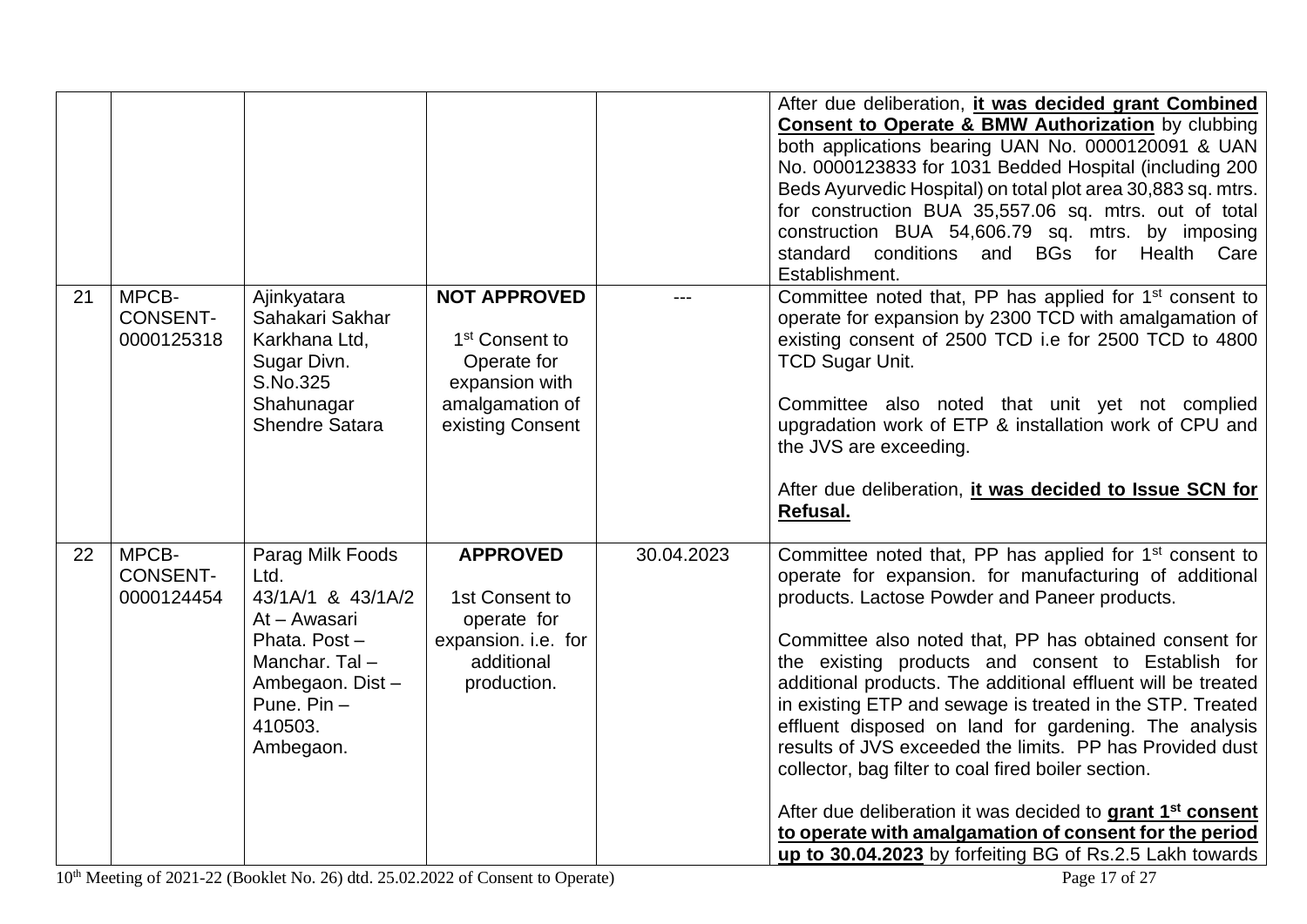|    |                 |                                   |                            |            | exceedance of JVS results and imposing following                       |
|----|-----------------|-----------------------------------|----------------------------|------------|------------------------------------------------------------------------|
|    |                 |                                   |                            |            | conditions.                                                            |
|    |                 |                                   |                            |            |                                                                        |
|    |                 |                                   |                            |            | 1. PP shall stop use of FO and comply Boards Circular                  |
|    |                 |                                   |                            |            | dated 05.02.2020.                                                      |
|    |                 |                                   |                            |            |                                                                        |
|    |                 |                                   |                            |            | 2. PP shall comply Plastic rules.                                      |
|    |                 |                                   |                            |            |                                                                        |
|    |                 |                                   |                            |            | 3. PP shall submit BG of Rs.25 Lakh towards O & M of                   |
|    |                 |                                   |                            |            | PCS and towards compliances of the consent                             |
|    |                 |                                   |                            |            | conditions.                                                            |
|    |                 |                                   |                            |            |                                                                        |
|    |                 |                                   |                            |            | SRO shall carry out air monitoring of power generation unit            |
|    |                 |                                   |                            |            | and submit compliance report of consent condition. If                  |
|    |                 |                                   |                            |            | industry fail to achieve TPM limit 75 mg/Nm3 than industry             |
|    |                 |                                   |                            |            | shall install ESP.                                                     |
|    |                 |                                   |                            |            |                                                                        |
|    |                 |                                   |                            |            | Consent shall be issued after receipt of valid NOC of                  |
|    |                 |                                   |                            |            |                                                                        |
|    |                 |                                   |                            |            | CGWA, Copy of EPR and additional consent fees from PP,                 |
|    |                 |                                   |                            |            | if any.                                                                |
| 23 | MPCB-           | <b>RCCPL Private</b>              | <b>APPROVED</b>            | 31.12.2022 | Committee noted that, PP has applied for first consent to              |
|    | <b>CONSENT-</b> | Limited (Integrated               |                            |            |                                                                        |
|    | 0000125487      | <b>Cement Plant &amp;</b>         | Consent to 1 <sup>st</sup> |            | operate for manufacturing of (1) Cement 4800000 MT/A,                  |
|    |                 |                                   |                            |            | (2) Clinker 2900000 MT/A, (3) Electricity Generation (Coal             |
|    |                 | CPP)                              | Operate                    |            | Based Captive power plant) - 40 MW.                                    |
|    |                 | 42-46,49-66,104-                  |                            |            |                                                                        |
|    |                 | 131, 135-138, 162 &<br>164-168 at |                            |            | After due deliberation it was decided to grant 1 <sup>st</sup> consent |
|    |                 | Mukutban & 312-                   |                            |            | to operate for the period up to 31.12.2022 subject to                  |
|    |                 |                                   |                            |            | submission of Undertaking regarding the compliance                     |
|    |                 | 322, 324-329 &                    |                            |            | of Environment Clearance conditions and by imposing                    |
|    |                 | 381-384 at                        |                            |            | following conditions.                                                  |
|    |                 | Adegaon, Village-                 |                            |            |                                                                        |
|    |                 | Mukutban &                        |                            |            | 1. PP shall submit the BG of Rs.25.0 Lakh towards                      |
|    |                 | Adegaon, Tal-Zari                 |                            |            | Operation and maintenance of Pollution Control                         |
|    |                 | Jamni, Dist-                      |                            |            | system to achieve the consented standards for                          |
|    |                 | Yavatmal.                         |                            |            | emission and discharge standards for effluent.                         |

10<sup>th</sup> Meeting of 2021-22 (Booklet No. 26) dtd. 25.02.2022 of Consent to Operate) Page 18 of 27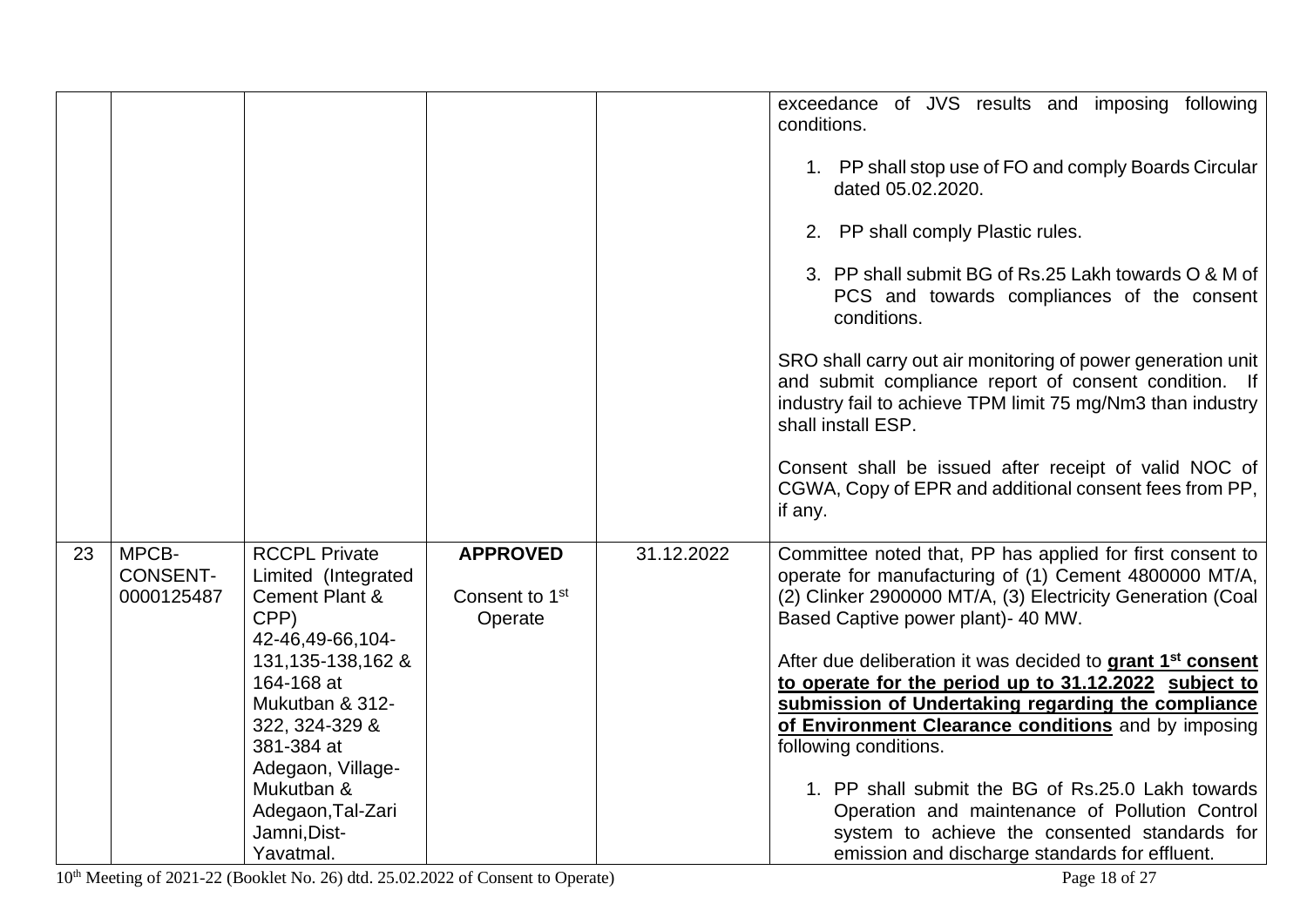|    |                                        |                                                                                                                      |                                                                      |            | 2. PP shall submit commitment letter towards EC<br>Compliance within one month.<br>3. PP shall submit the BG of Rs.25.0 Lakh towards<br>compliance of consent and EC conditions.                                                                                                                                                                                                                                                                                                                                                                                                                                                                                                                                                                                                                                                                                                                                                                                                                                                                                                                             |
|----|----------------------------------------|----------------------------------------------------------------------------------------------------------------------|----------------------------------------------------------------------|------------|--------------------------------------------------------------------------------------------------------------------------------------------------------------------------------------------------------------------------------------------------------------------------------------------------------------------------------------------------------------------------------------------------------------------------------------------------------------------------------------------------------------------------------------------------------------------------------------------------------------------------------------------------------------------------------------------------------------------------------------------------------------------------------------------------------------------------------------------------------------------------------------------------------------------------------------------------------------------------------------------------------------------------------------------------------------------------------------------------------------|
| 24 | MPCB-<br><b>CONSENT-</b><br>0000125527 | <b>Uttam Galva</b><br><b>Metallics Limited</b><br><b>Existing Plant</b><br><b>Bhugaon Link Road</b><br>Wardha Wardha | <b>APPROVED</b><br>1st Consent to<br>Operate (Part) for<br>expansion | 30.06.2024 | Committee noted that PP has applied for 1 <sup>st</sup> Consent to<br>Operate (Part) for expansion for manufacturing of<br>Metallurgical Coke - 3,00,000 MT/A & Coal tar - 12500<br>Ton/Y as by-product.<br>After due deliberation, it was decided to grant 1 <sup>st</sup><br>Consent to operate (Part)<br>for<br>expansion for<br>manufacturing of additional Metallurgical Coke - 3,00,000<br>MT/A & coal tar - 12,500 Ton/Y with amalgamation of<br>existing consent for manufacturing of Metal from Blast<br>furnace - 4,72,000 MT/A, Sinters - 7,68,000 MT/A,<br>Metallurgical Coke - 2,00,000 MT/A by imposing following<br>conditions.<br>1. PP shall upgrade the ETP to treat the additional effluent<br>generated from expansion activity within three months'<br>time.<br>2. PP shall operate pollution control system scientifically to<br>achieve the consented norms.<br>3. PP shall submit/extend BG of Rs. 25.0 Lakh towards O<br>& M of pollution control system and compliance of<br>consent conditions.<br>Consent shall be issued after submission of additional<br>consent fees if any. |
| 25 | MPCB-<br><b>CONSENT-</b><br>0000125721 | <b>Britannia Industries</b><br>Ltd<br>514,515 At Post<br>Dhok Sanghvi<br>Shirur, Dist: Pune.                         | <b>APPROVED</b><br>1st Consent to<br>operate with<br>decrease in CI  | 30.11.2026 | Committee noted that, PP has applied for 1 <sup>st</sup> consent to<br>operate for manufacturing of milk products.<br>Committee also noted that, PP has obtained consent to<br>Establish for proposed products. PP has provided ETP and<br>STP for the treatment of trade effluent and sewage. The                                                                                                                                                                                                                                                                                                                                                                                                                                                                                                                                                                                                                                                                                                                                                                                                           |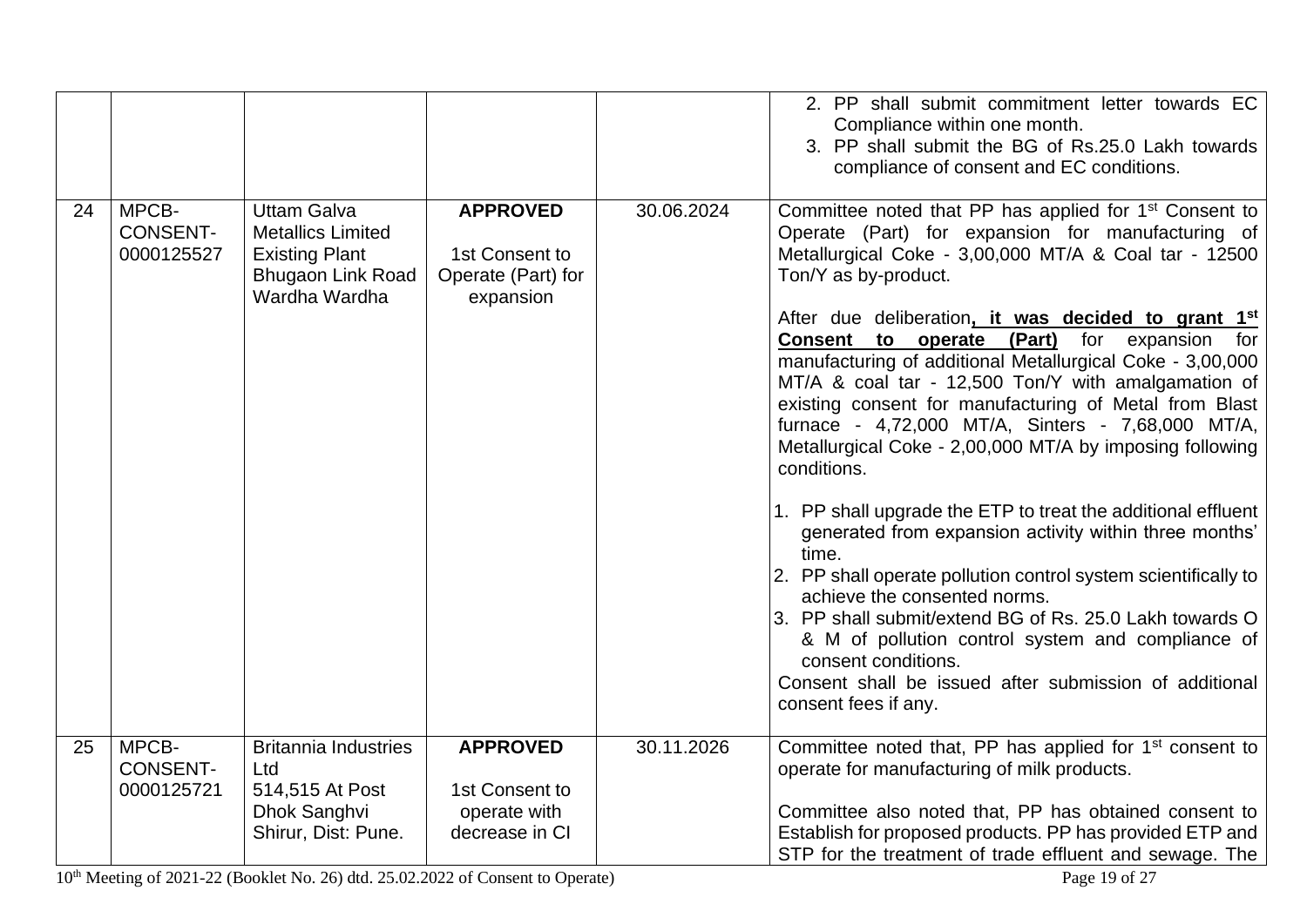| 26 | MPCB-<br><b>CONSENT-</b><br>0000125652 | Macrotech<br>Developers Ltd.<br>New S.Nos. 59/1 &<br>others - Balkum,<br>10/1B & ors.-<br>Dhokali & 49/1C &<br>others - Kolshet,<br>Thane. Village:<br>Balkum, Dhokali &<br><b>Kolshet Thane</b> | <b>NOT APPROVED</b><br>Renewal of<br>Consent to<br>Operate (Part-IV:<br>IT Buildings) |            | treated effluent will be disposed on land for gardening has<br>provided mechanical dust collector and bag filter to<br>briquette fired boiler. Also obtained membership of<br>CHWTSDF.<br>After due deliberation it was decided to grant 1 <sup>st</sup> consent<br>to operate for the period up to 30.11.2026 imposing<br>following conditions.<br>1. PP shall reuse treated 200 CMD trade effluent.<br>2. PP shall comply Boards Policy dated 05.02.2020.<br>3. PP shall submit BG of Rs.25 Lakhs towards O & M<br>of Pollution control systems and compliances of<br>consent conditions.<br>Consent shall be issued after receipt of SRO's report about<br>completion of commissioning work of pollution control<br>systems and additional consent fees from PP, if any.<br>Committee noted that PP has applied for grant of renewal<br>of Consent to Operate (Part-IV: IT Buildings) for IT Wing A<br>& B (Plot B) on total plot area 3,45,625 sq. mtrs. for<br>construction BUA 79,978.1 sq. mtrs. out of total<br>construction BUA 14,10,519.89 sq. mtrs.<br>Committee desired to know compliance status of<br>conditions stipulated in Consent to Establish & EC.<br>After due deliberation, it was decided to defer the case<br>and call PP for presentation along with SRO's<br>verification report in respect of conditions stipulated in |
|----|----------------------------------------|--------------------------------------------------------------------------------------------------------------------------------------------------------------------------------------------------|---------------------------------------------------------------------------------------|------------|-----------------------------------------------------------------------------------------------------------------------------------------------------------------------------------------------------------------------------------------------------------------------------------------------------------------------------------------------------------------------------------------------------------------------------------------------------------------------------------------------------------------------------------------------------------------------------------------------------------------------------------------------------------------------------------------------------------------------------------------------------------------------------------------------------------------------------------------------------------------------------------------------------------------------------------------------------------------------------------------------------------------------------------------------------------------------------------------------------------------------------------------------------------------------------------------------------------------------------------------------------------------------------------------------------------------------------------------------------|
|    |                                        |                                                                                                                                                                                                  |                                                                                       |            | Consent to Establish & EC.                                                                                                                                                                                                                                                                                                                                                                                                                                                                                                                                                                                                                                                                                                                                                                                                                                                                                                                                                                                                                                                                                                                                                                                                                                                                                                                          |
| 27 | MPCB-<br><b>CONSENT-</b><br>0000126559 | Karmaveer<br>Shankarrao Kale<br>Sahakari Sakhar                                                                                                                                                  | <b>APPROVED</b><br>1 <sup>st</sup> Consent to<br>Operate                              | 31.08.2022 | Committee noted that, PP has applied for applied for 1st<br>consent to operate for Oxygen Plant. Existing distillery unit<br>is of and valid up to 31.08.2022.                                                                                                                                                                                                                                                                                                                                                                                                                                                                                                                                                                                                                                                                                                                                                                                                                                                                                                                                                                                                                                                                                                                                                                                      |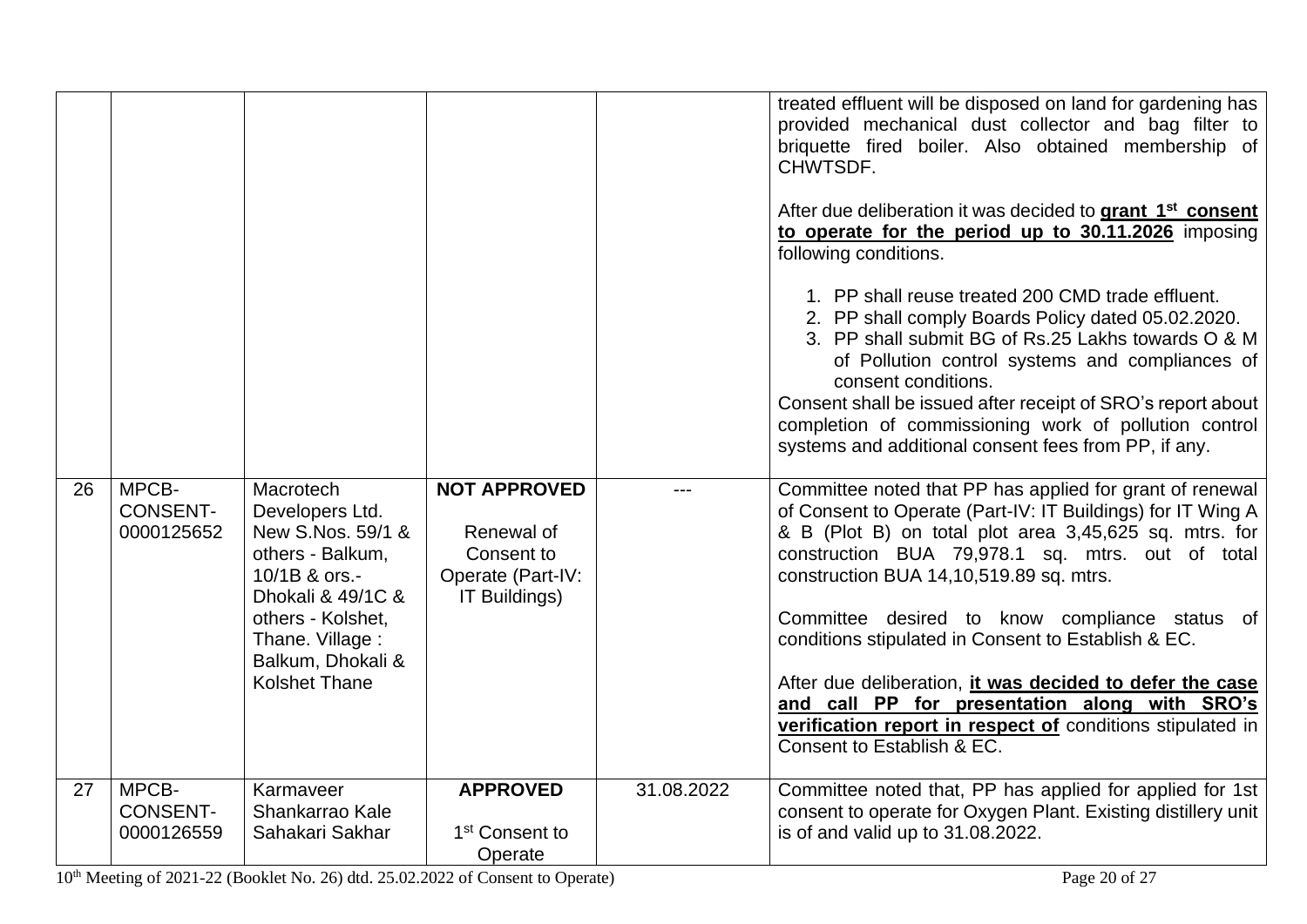|    |                                        | Karkhana Limited,<br>Gautamnagar<br>109/1 & 109/2 At-<br>Gautamnagar, Post-<br>Kolpewadi<br>Kopargaon                |                                                                                                                    |            | Committee also noted the PP's has obtain Consent to<br>Establish for Oxygen Plant on 11.01.2021.<br>After due deliberation, 1st consent to operate for Oxygen<br>Plant, by imposing following conditions:<br>1. PP shall provide comprehensive pollution control<br>treatment system of adequate capacity to achieve<br>the consented norms.                                                                                                                                                                                                                                                                                                                                         |
|----|----------------------------------------|----------------------------------------------------------------------------------------------------------------------|--------------------------------------------------------------------------------------------------------------------|------------|--------------------------------------------------------------------------------------------------------------------------------------------------------------------------------------------------------------------------------------------------------------------------------------------------------------------------------------------------------------------------------------------------------------------------------------------------------------------------------------------------------------------------------------------------------------------------------------------------------------------------------------------------------------------------------------|
| 28 | MPCB-<br><b>CONSENT-</b><br>0000127708 | <b>Bharat Bijlee</b><br>Limited<br>No 2, MIDC No 2,<br>MIDC, Thane<br>Belapur Road,<br>Airoli, Navi Mumbai<br>Thane  | <b>NOT APPROVED</b><br>1st consent to<br>Operate for<br>expansion with<br>amalgamation of<br>existing consent      |            | Committee noted that PP has applied for 1st Consent to<br>operate for expansion for manufacturing of permanent<br>magnet motors.<br>Committee also noted that PP has not provided OWC<br>followed by composting facility for treatment & disposal of<br>canteen waste & not submitted the details of BGs as per<br>consents.<br>After due deliberation, it was decided to defer the case<br>& issue SCN for refusal of consent due to above lapses.                                                                                                                                                                                                                                  |
| 29 | MPCB-<br><b>CONSENT-</b><br>0000128857 | Vilas Sahakari<br>Sakhar Karkhana<br>Ltd. (Distillery Unit)<br>653, 656, 657<br>Vaishalinagar Nivali<br><b>LATUR</b> | <b>APPROVED</b><br>1 <sup>st</sup> Consent to<br>Operate with<br>amalgamation of<br>existing Consent<br>to Operate | 31.08.2022 | Committee noted that, PP has applied for Consent to 1st<br>Operate for installation of Standalone MEE- 540 CMD,<br>Incineration Boiler-22 Ton/day and Condensate Polishing<br>Unit-583 CMD with amalgamation with existing distillery<br>unit of 60 KLPD of molasses base distillery unit.<br>Committee further noted that Industry has decreased<br>investment of the proposed expansion i.e. from 58.81 cr. to<br>Rs. 37.14 cr. and have submitted justification for decrease<br>in capital investment.<br>After due deliberation, it was decided to grant 1st<br>consent to operate for installation of Standalone MEE-<br>540 CMD, Incineration Boiler-22 Ton/day and Condensate |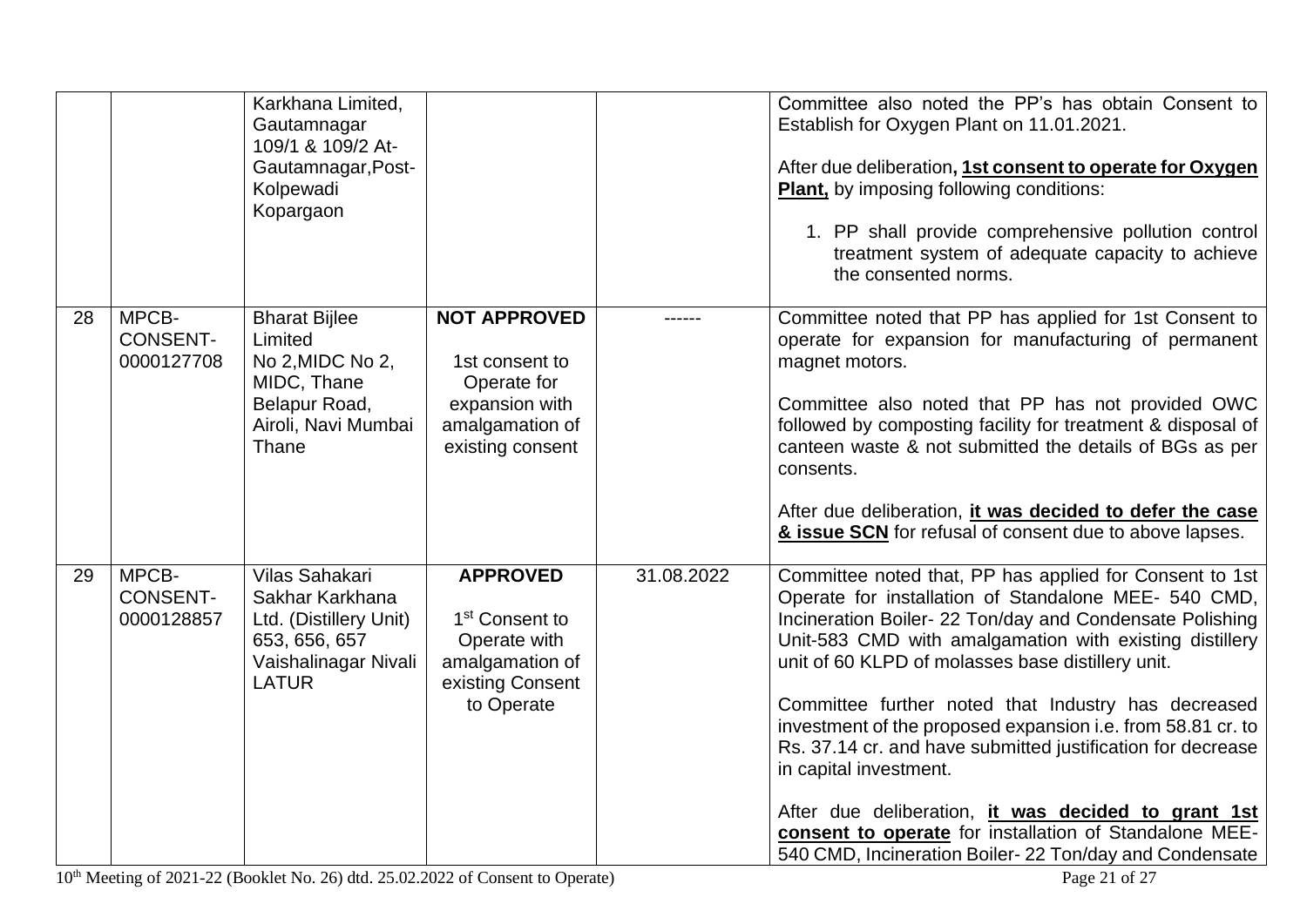|    |                                        |                                                                                                                                                  |                                                                                                                    |            | Polishing Unit-583 CMD with amalgamation with existing<br>60 KLPD distillery unit, subject to submission of Bank<br>Guarantee as per earlier consent, by imposing following<br>conditions:<br>shall operate pollution control system<br>1. PP<br>scientifically to achieve the consented norms.<br>2. PP shall ensure uninterrupted connectivity of<br>OCEMS to Board server directly through data<br>logger.<br>3. PP shall submit/extend total Bank Guarantee of Rs.<br>25 lakh towards O & M of pollution control systems<br>and compliance of consent conditions.                                                                                                                                                                                                                                                                                                                                                                                 |
|----|----------------------------------------|--------------------------------------------------------------------------------------------------------------------------------------------------|--------------------------------------------------------------------------------------------------------------------|------------|-------------------------------------------------------------------------------------------------------------------------------------------------------------------------------------------------------------------------------------------------------------------------------------------------------------------------------------------------------------------------------------------------------------------------------------------------------------------------------------------------------------------------------------------------------------------------------------------------------------------------------------------------------------------------------------------------------------------------------------------------------------------------------------------------------------------------------------------------------------------------------------------------------------------------------------------------------|
| 30 | MPCB-<br><b>CONSENT-</b><br>0000128674 | <b>Quinergy Industries</b><br>Ltd. [Operative Of<br><b>Bhausaheb Birajdar</b><br>SSK Ltd.]<br>Sr.No.18.19.22.23<br>& 65 Samudral<br>[Kon] Omerga | <b>APPROVED</b><br>1 <sup>st</sup> Consent to<br>Operate with<br>amalgamation of<br>existing Consent<br>to Operate | 31.07.2022 | Committee noted that, PP has applied for 1st operate<br>expansion of 1500 TCD sugar unit with amalgamation with<br>existing consent of 2500 TCD (i.e. Total 4000 TCD sugar).<br>Committee further noted that proposed expansion effluent<br>if 192 CMD which will be treated in existing ETP of 400<br>CMD. (iv) Installed Bagasse fired boiler having capacity 32<br>TPH along with wet scrubber along with 65-meter stack<br>height.<br>After due deliberation, it was decided to grant 1 <sup>st</sup><br>consent to operate for expansion with amalgamation of<br>existing consent by imposing following conditions:<br>1. PP<br>shall operate pollution control system<br>scientifically to achieve the consented norms.<br>2. PP shall provide CPU within 6 months and submit<br>BG of Rs. 5 lakh towards compliance of the same.<br>3. PP shall ensure uninterrupted connectivity of<br>OCEMS to Board server directly through data<br>logger. |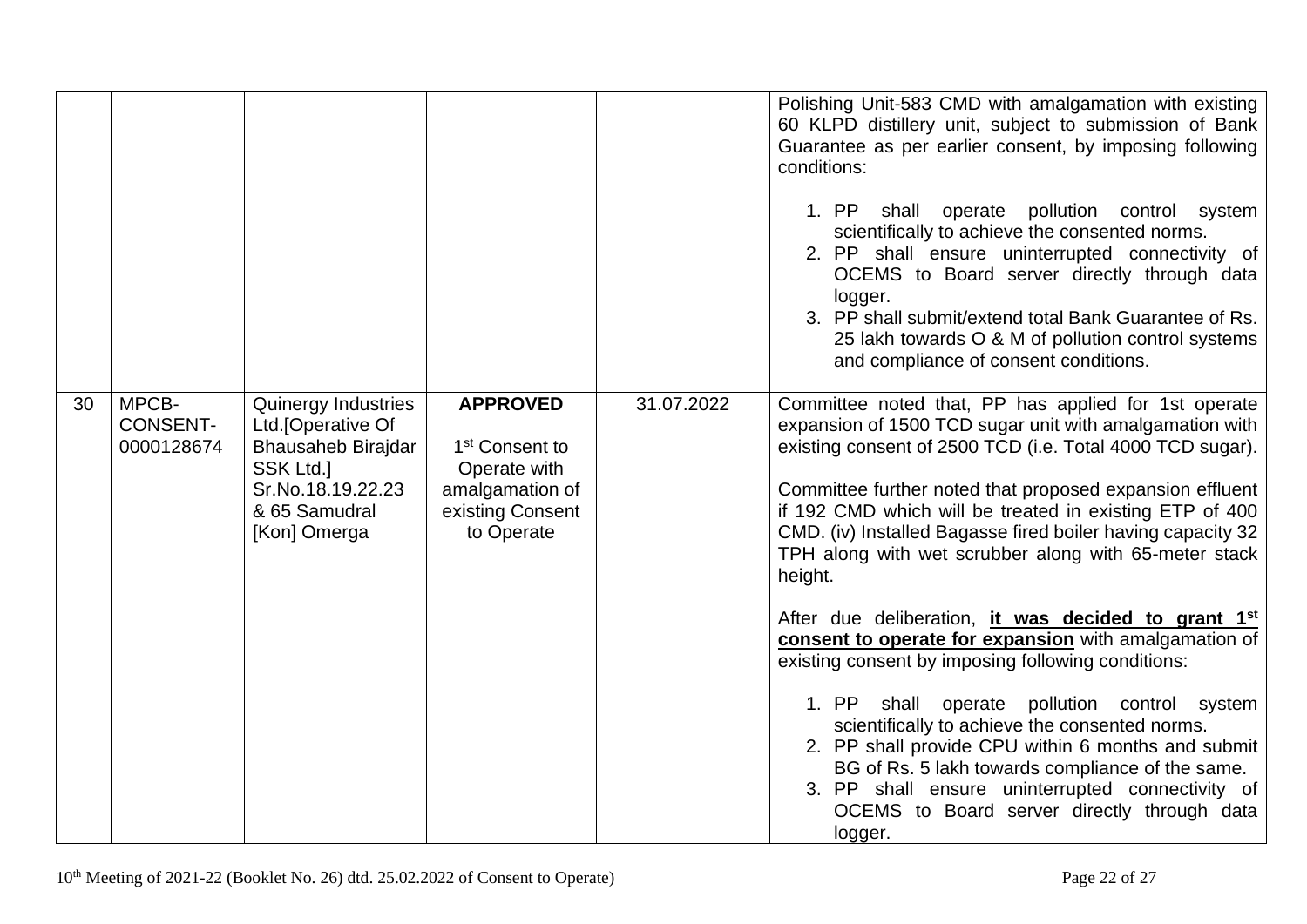|    |                                        |                                                                                                                                                                 |                                                                                                                    |            | 4. PP shall submit/extend total Bank Guarantee of Rs.<br>25 lakh towards O & M of pollution control systems<br>and compliance of consent conditions.<br>5. PP<br>shall<br>submit<br>proposal<br>towards<br>upgradation/improvement plan of ETP within a<br>month and same shall be implemented within next 3<br>months so as to achieve consented norms.                                                                                                                                                                                                                                                                                                                                                                                                                                                                                                                                                                                                                                                                                                                                                                                                                                                                                                                                                                     |
|----|----------------------------------------|-----------------------------------------------------------------------------------------------------------------------------------------------------------------|--------------------------------------------------------------------------------------------------------------------|------------|------------------------------------------------------------------------------------------------------------------------------------------------------------------------------------------------------------------------------------------------------------------------------------------------------------------------------------------------------------------------------------------------------------------------------------------------------------------------------------------------------------------------------------------------------------------------------------------------------------------------------------------------------------------------------------------------------------------------------------------------------------------------------------------------------------------------------------------------------------------------------------------------------------------------------------------------------------------------------------------------------------------------------------------------------------------------------------------------------------------------------------------------------------------------------------------------------------------------------------------------------------------------------------------------------------------------------|
| 31 | MPCB-<br><b>CONSENT-</b><br>0000128818 | <b>AAYAN</b><br><b>MULTITRADE LLP</b><br><b>[OPERATIVE</b><br><b>BANGANGA S.S.K</b><br>MARYADIT]<br>Gat.<br>No.214.208.209<br><b>IDA JAWALA</b><br><b>BHOOM</b> | <b>APPROVED</b><br>1 <sup>st</sup> Consent to<br>Operate with<br>amalgamation of<br>existing Consent<br>to Operate | 31.07.2022 | Committee noted that, PP has applied for 1st operate<br>expansion of 1500 TCD sugar unit with amalgamation with<br>existing consent of 2500 TCD (i.e. Total 4000 TCD sugar).<br>Committee further noted that expansion+ existing effluent<br>if 352 CMD which will be treated in existing ETP of 400<br>CMD. Installed 2 nos of Bagasse fired boiler having<br>capacity 40 TPH & 32 TPH along with wet scrubber along<br>with 65-meter stack height.<br>After due deliberation, it was decided to grant 1 <sup>st</sup><br>consent to operate for expansion with amalgamation of<br>existing consent by imposing following conditions:<br>1. PP shall operate pollution control system<br>scientifically to achieve the consented norms.<br>2. PP shall provide CPU within 6 months and submit<br>BG of Rs. 5 lakh towards compliance of the same.<br>3. PP shall ensure uninterrupted connectivity of<br>OCEMS to Board server directly through data<br>logger.<br>4. PP shall submit/extend total Bank Guarantee of Rs.<br>25 lakh towards O & M of pollution control systems<br>and compliance of consent conditions.<br>5. PP<br>shall<br>submit<br>proposal<br>towards<br>upgradation/improvement plan of ETP within a<br>month and same shall be implemented within next 3<br>months so as to achieve consented norms. |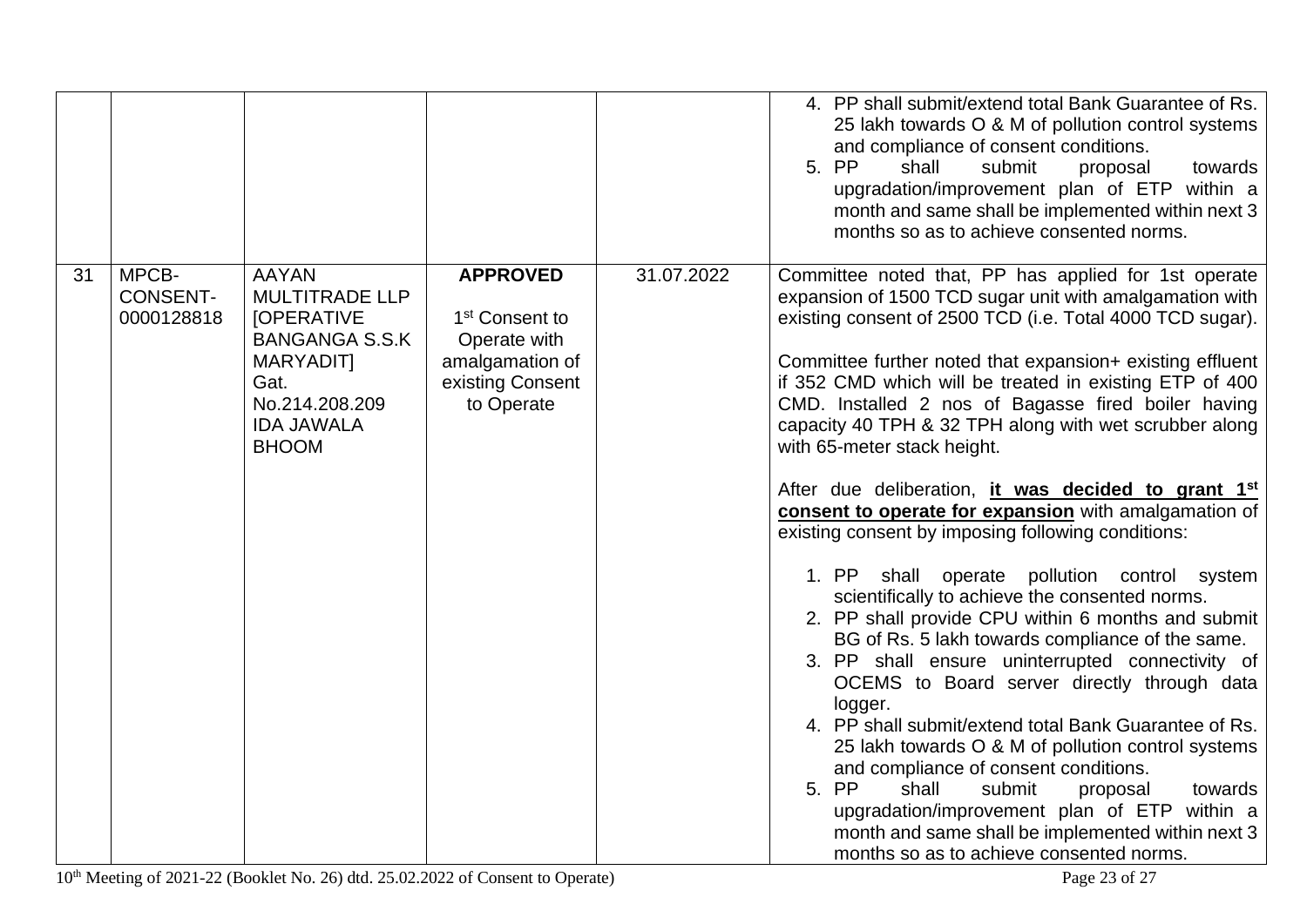| 32 | MPCB-<br><b>CONSENT-</b><br>0000129484 | Pernod Ricard India<br>Pvt. Ltd<br>126, 127, 110, 112<br>Gat No. 126,127,<br>Kadwa Mhalungi,<br>Post. Valkhed<br><b>Dindori</b>                           | <b>APPROVED</b><br>1 <sup>st</sup> Consent to<br>Operate with<br>amalgamation of<br>existing Consent<br>to Operate | 31.08.2024 | Committee noted that, PP Industry has applied for consent<br>to establish & operate for additional production capacity for<br>the product Blending & Bottling of IMFL/FL/Mild Liquor from<br>108000 KL/Annum to 162000 KL/Annum, i.e. 54000<br>KL/Annum additional production.<br>Committee further noted increase in C.I. of 3.50 Crs. will be<br>utilized in construction of storage facility and noted that<br>there will not be requirement of additional fresh water. |
|----|----------------------------------------|-----------------------------------------------------------------------------------------------------------------------------------------------------------|--------------------------------------------------------------------------------------------------------------------|------------|----------------------------------------------------------------------------------------------------------------------------------------------------------------------------------------------------------------------------------------------------------------------------------------------------------------------------------------------------------------------------------------------------------------------------------------------------------------------------|
|    |                                        |                                                                                                                                                           |                                                                                                                    |            | After due deliberation, it was decided to grant 1st<br>consent to operate Blending & Bottling of IMFL/FL/Mild<br>Liquor from 108000 KL/Annum to 162000 KL/Annum, i.e.<br>54000 KL/Annum additional production and amalgamation<br>with existing consent, subject to over ridding effect to<br>earlier consent, by imposing following conditions:                                                                                                                           |
|    |                                        |                                                                                                                                                           |                                                                                                                    |            | 1. PP shall operate pollution control system<br>scientifically to achieve the consented norms.<br>2. PP shall ensure uninterrupted connectivity of<br>OCEMS to Board server directly through data<br>logger.<br>3. PP shall submit/extend total Bank Guarantee of Rs.<br>25 lakh towards O & M of pollution control systems<br>and compliance of consent conditions.                                                                                                       |
| 33 | MPCB-<br><b>CONSENT-</b><br>0000129699 | Mungoli Nirguda<br>(Deep) Extension<br>Opencast Mine,<br><b>Western Coalfields</b><br>Limited, Wani Area<br>PO - Sakhara Tal-<br>Wani, Dist-<br>Yavatmal. | <b>APPROVED</b><br>Renewal of<br>existing mine<br>consent                                                          | 31.03.2023 | Committee noted that, PP has applied for first consent to<br>operate for expansion of Mungoli Nirguda extension deep<br>OC Mine project from 4.375 to 5.25 MTPA within mine<br>lease area 1267.55 ha along with amalgamation of existing<br>mine consent.<br>After due deliberation, it was decided to grant plain<br>renewal of existing mine consent subject to<br>submission of Undertaking regarding the compliance                                                    |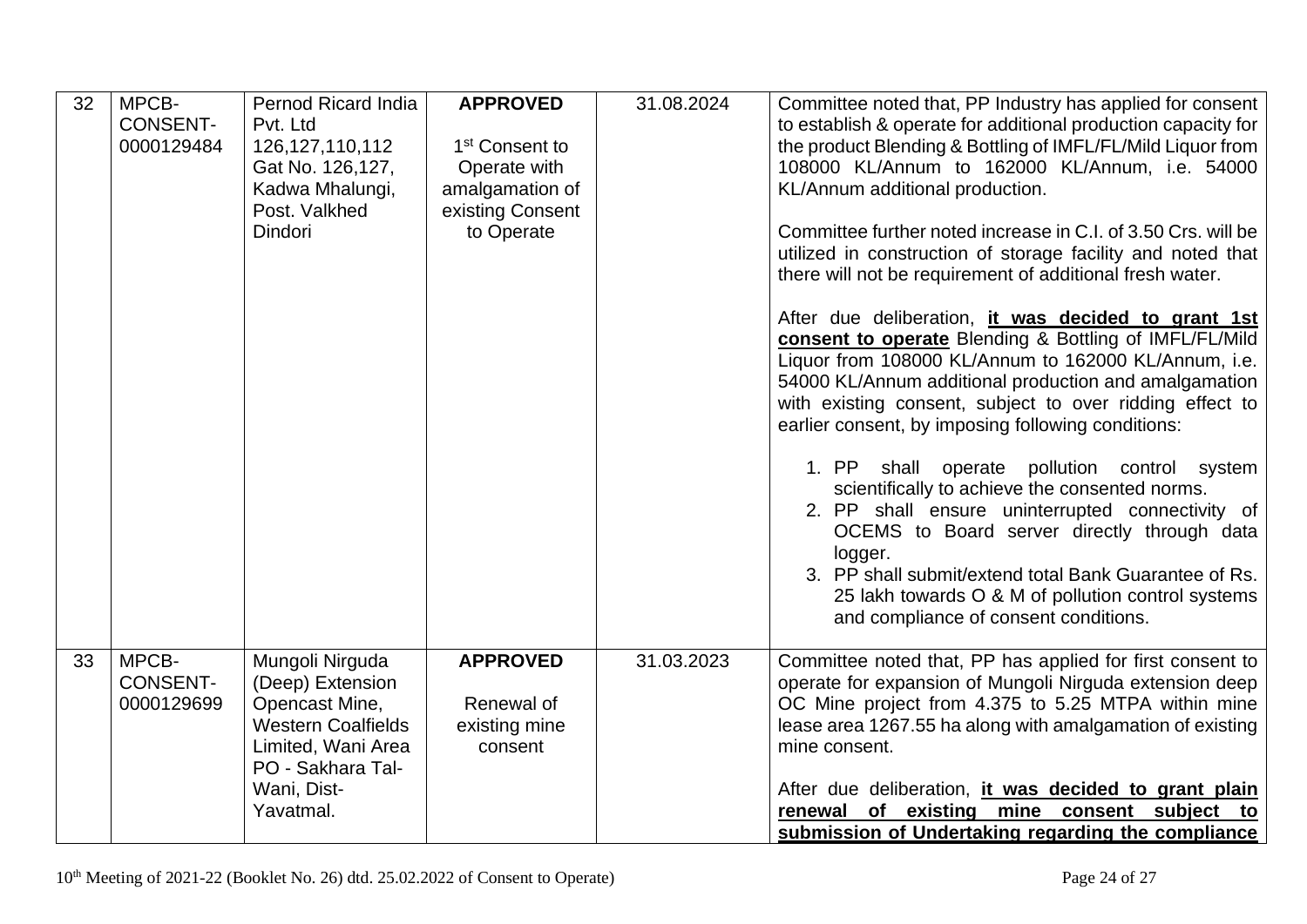|    |                               |                                                                                                                                   |                                                                                                  |            | of Environment Clearance conditions and by imposing<br>following conditions-<br>1. PP shall provide automatic Tyre washing system at<br>mine entry and exit within 3-month period i.e. up to<br>30.04.2022 and submit the BG of Rs.5.0 Lakh<br>towards compliance of same.<br>2. PP shall provide automatic mechanical road<br>sweeping machine within 3-month period i.e. up to<br>30.04.2022 and submit the BG of Rs.5.0 Lakh<br>towards compliance of same.<br>3. PP shall provide Truck mounted mist/fog cannon<br>system within 3-month period i.e. up to 30.04.2022<br>and submit the BG of Rs.5.0 Lakh towards<br>compliance of same.<br>4. PP shall submit the BG of Rs.25.0 Lakh towards<br>compliance of consent conditions and EC<br>conditions.<br>5. PP shall submit the BG of Rs.25.0 Lakh towards<br>Operation and Maintenance of Pollution control<br>system.<br>6. PP shall submit the BG as per BG regime of Mine |
|----|-------------------------------|-----------------------------------------------------------------------------------------------------------------------------------|--------------------------------------------------------------------------------------------------|------------|-------------------------------------------------------------------------------------------------------------------------------------------------------------------------------------------------------------------------------------------------------------------------------------------------------------------------------------------------------------------------------------------------------------------------------------------------------------------------------------------------------------------------------------------------------------------------------------------------------------------------------------------------------------------------------------------------------------------------------------------------------------------------------------------------------------------------------------------------------------------------------------------------------------------------------------|
| 34 | MPCB-                         | Loknete                                                                                                                           | <b>APPROVED</b>                                                                                  | 31.08.2022 | Sector.<br>Committee noted that, PP Industry has applied for 1 <sup>st</sup>                                                                                                                                                                                                                                                                                                                                                                                                                                                                                                                                                                                                                                                                                                                                                                                                                                                        |
|    | <b>CONSENT-</b><br>0000129851 | Sunderraoji<br>Solanke Sahakari<br>Sakhar Karkhana<br>Ltd.176 At.<br>Sundernagar Post.<br>Telgaon Tq. Dharur<br>Dist. Beed Dharur | 1 <sup>st</sup> Consent to<br>Operate with<br>amalgamation of<br>existing Consent<br>to Operate. |            | Consent to Operate of 45 KLPD Distillery expansion<br>(existing consent is of 45 KLPD, total capacity will be 90<br>KLPD).<br>Committee further noted as per the EC condition new unit<br>after expansion has been provided with Bio-methanization<br>followed by MEE for the treatment of spent wash.<br>After due deliberation, it was decided to grant Consent<br>to 1 <sup>st</sup> operate and amalgamation with existing by over                                                                                                                                                                                                                                                                                                                                                                                                                                                                                              |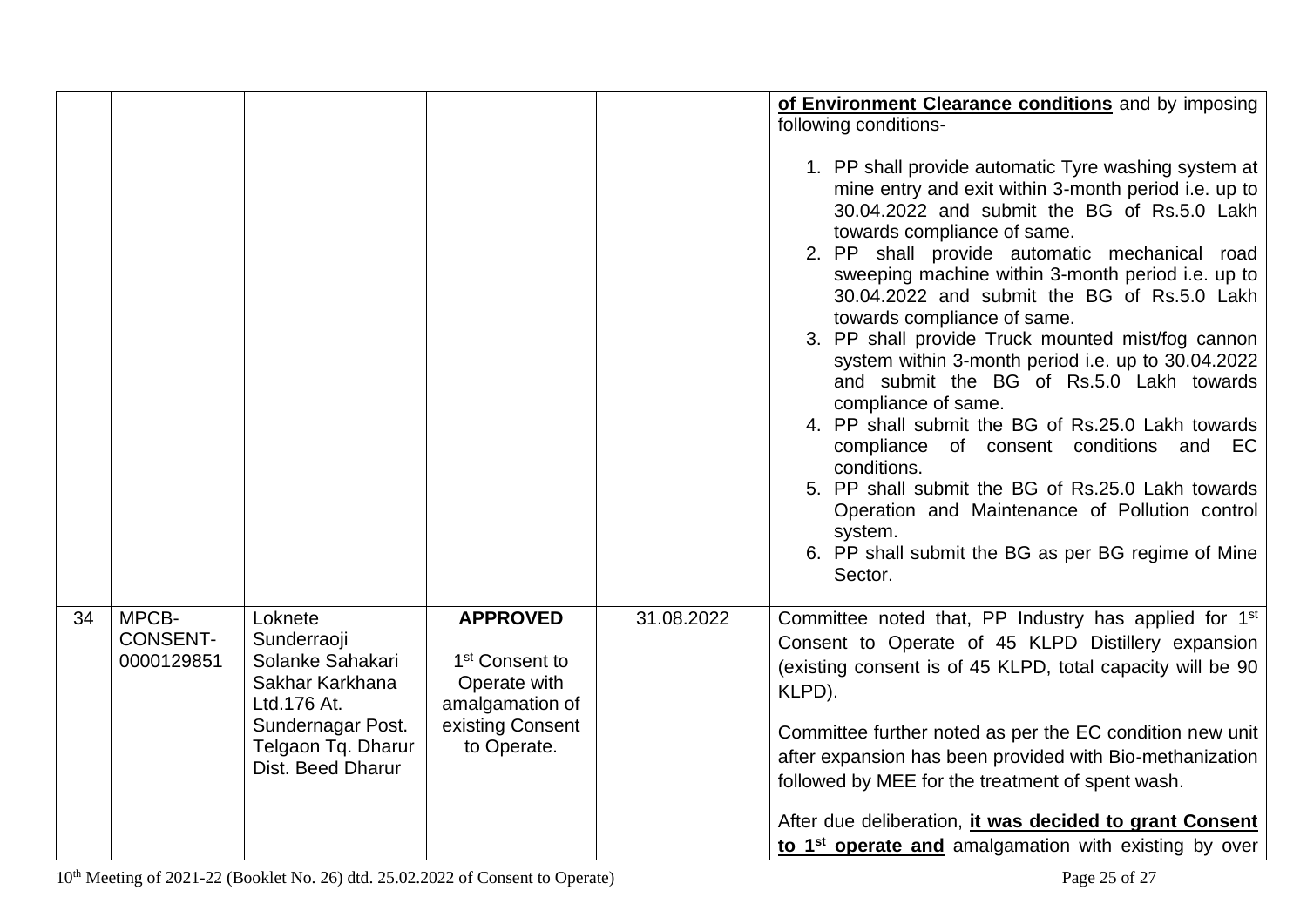|    |                                        |                                                                                                                                            |                                                                                                      |            | ridding effect to existing consent and by imposing following<br>conditions:<br>1. PP<br>shall operate pollution control system<br>scientifically to achieve the consented norms.<br>2. PP shall ensure uninterrupted connectivity of<br>OCEMS to Board server directly through data<br>logger.<br>3. PP shall submit/extend total Bank Guarantee of Rs.<br>25 lakh towards O & M of pollution control systems<br>and compliance of consent conditions.                                                                                                                                                                                                                                                                                                                                                                                                                                                                                                                                 |
|----|----------------------------------------|--------------------------------------------------------------------------------------------------------------------------------------------|------------------------------------------------------------------------------------------------------|------------|----------------------------------------------------------------------------------------------------------------------------------------------------------------------------------------------------------------------------------------------------------------------------------------------------------------------------------------------------------------------------------------------------------------------------------------------------------------------------------------------------------------------------------------------------------------------------------------------------------------------------------------------------------------------------------------------------------------------------------------------------------------------------------------------------------------------------------------------------------------------------------------------------------------------------------------------------------------------------------------|
| 35 | MPCB-<br><b>CONSENT-</b><br>0000131695 | Rashtriya<br>Chemicals and<br><b>Fertilizers Limited</b><br>127 Chembur 1<br>(Marawali), 1, 5, 5, 1<br>to 6 (Anik) Trombay<br>Unit Chembur | <b>APPROVED</b><br>1 <sup>st</sup> Consent to<br>Operate with<br>amalgamation of<br>existing Consent | 31.07.2026 | Committee noted that, PP has applied for Consent to<br>Establish & Operate for enhancement of production<br>quantity of Ammoniacal Nitrate from 140000 MT/A to<br>190000 MT/A by increasing on-stream days i.e. capacity<br>utilization.<br>Committee also noted that, PP has obtained Environmental<br>Clearance vide No. File No. IA-J-11011/240/2021-IA-II(I)<br>dated 17/2/2022.<br>Committee also noted that, ETP & STP provided for<br>treatment of trade & sewage respectively. Also, provided<br>Packed Bed Scrubber to AN reactor where water is used<br>as scrubbing media.<br>After due deliberation, it was decided to grant 1 <sup>st</sup><br>Consent to Operate with amalgamation of existing<br><b>Consent to Operate with following conditions:</b><br>1. PP shall operate pollution control system scientifically<br>to achieve the consented norms.<br>2. PP shall dispose the Hazardous Waste as per the<br>provisions of Rule by adopting online manifest system. |